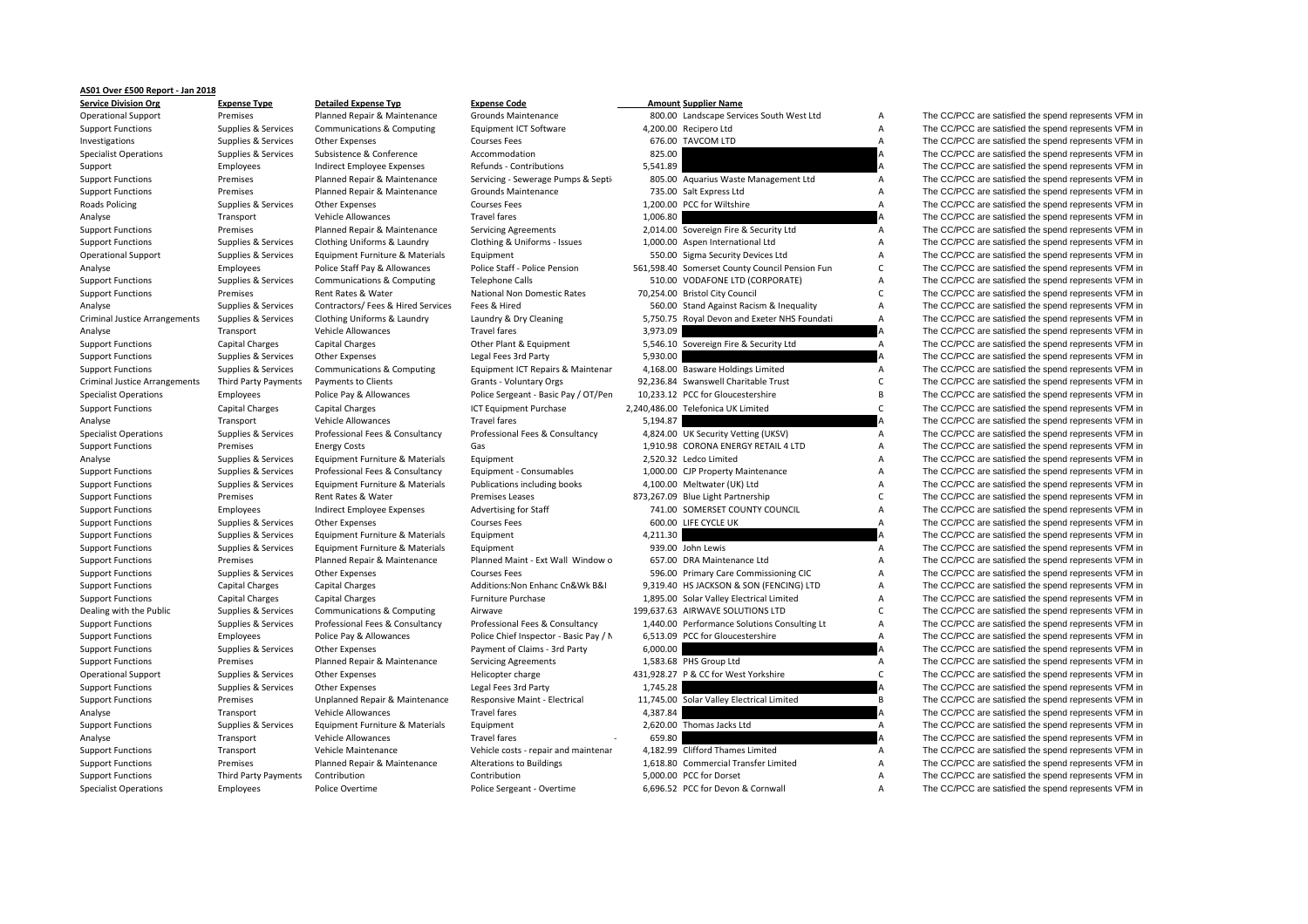| <b>Specialist Operations</b>         | Premises             | Rent Rates & Water                 | Rents                                      | 42,625.57          |                                              |                | The CC/PCC are satisfied the spend represents VFM in |
|--------------------------------------|----------------------|------------------------------------|--------------------------------------------|--------------------|----------------------------------------------|----------------|------------------------------------------------------|
| Dealing with the Public              | Supplies & Services  | Equipment Furniture & Materials    | Equipment                                  |                    | 1,080.00 ACPO CRIME PREVENTION INITIATIVES L | A              | The CC/PCC are satisfied the spend represents VFM in |
| <b>Support Functions</b>             | Premises             | Planned Repair & Maintenance       | <b>CCTV</b>                                |                    | 2,030.02 Sovereign Fire & Security Ltd       | Α              | The CC/PCC are satisfied the spend represents VFM in |
| <b>Support Functions</b>             | Supplies & Services  | Equipment Furniture & Materials    | Equipment                                  | 24,875.00          |                                              |                | The CC/PCC are satisfied the spend represents VFM in |
| <b>Support Functions</b>             | Supplies & Services  | Equipment Furniture & Materials    | Equipment                                  |                    | 815.00 Cardiac Science Holdings (UK) Ltd     | Α              | The CC/PCC are satisfied the spend represents VFM in |
| Disused                              | Supplies & Services  | Professional Fees & Consultancy    | Reprographics                              |                    | 39,990.96 Specialist Computer Centres        | B              | The CC/PCC are satisfied the spend represents VFM in |
| <b>Specialist Operations</b>         | Employees            | Police Pay & Allowances            | Police Inspector - Basic Pay /NI/Pen       |                    | 24,413.42 PCC for Wiltshire                  | B              | The CC/PCC are satisfied the spend represents VFM in |
| <b>Support Functions</b>             | Premises             | Planned Repair & Maintenance       | Alterations to Buildings                   |                    | 2,283.23 Fox Moving and Storage              | A              | The CC/PCC are satisfied the spend represents VFM in |
| Roads Policing                       | Supplies & Services  | Printing Stationery & Office Exp   | Stationery                                 |                    | 1,835.24 Pitney Bowes Ltd                    | А              | The CC/PCC are satisfied the spend represents VFM in |
| <b>Support Functions</b>             | Capital Charges      | <b>Capital Charges</b>             | <b>Construction &amp; Conversion Works</b> |                    | 874.40 DRA Maintenance Ltd                   | А              | The CC/PCC are satisfied the spend represents VFM in |
| <b>Support Functions</b>             | Capital Charges      | <b>Capital Charges</b>             | <b>Construction &amp; Conversion Works</b> |                    | 18.688.70 Midas Construction Ltd             | B              | The CC/PCC are satisfied the spend represents VFM in |
| <b>Support Functions</b>             | Supplies & Services  | Other Expenses                     | Legal Fees 3rd Party                       | 8,419.87           |                                              |                | The CC/PCC are satisfied the spend represents VFM in |
| <b>Support Functions</b>             | Supplies & Services  | Equipment Furniture & Materials    | Equipment                                  | 1,700.00           |                                              |                | The CC/PCC are satisfied the spend represents VFM in |
| <b>Support Functions</b>             | Supplies & Services  | Communications & Computing         | Equipment ICT Repairs & Maintenar          |                    | 1,800.00 PJ & RHS LTD                        | $\overline{A}$ | The CC/PCC are satisfied the spend represents VFM in |
| <b>Specialist Operations</b>         | Transport            | Vehicle Maintenance                | Vehicle costs - fuel                       | 3,020.89           |                                              |                | The CC/PCC are satisfied the spend represents VFM in |
| <b>Support Functions</b>             | Supplies & Services  | <b>Other Expenses</b>              | Legal Fees 3rd Party                       | 1,793.92           |                                              |                | The CC/PCC are satisfied the spend represents VFM in |
| Analyse                              | Third Party Payments | Other Local Authorities or Forces  | Agency Payments - OLAs                     |                    | 13,221.00 Bath & North East Somerset Council | В              | The CC/PCC are satisfied the spend represents VFM in |
| Investigations                       | Supplies & Services  | Professional Fees & Consultancy    | Professional Fees & Consultancy            |                    | 13.737.71 The Social Simulator Ltd           | B              | The CC/PCC are satisfied the spend represents VFM in |
| Investigative Support                | Supplies & Services  | <b>Medical Fees</b>                | <b>Forensic Science Services</b>           |                    | 3,399.79 SOCOTEC UK Ltd                      | А              | The CC/PCC are satisfied the spend represents VFM in |
| <b>Support Functions</b>             | Premises             | Rent Rates & Water                 | Rents                                      |                    | 7,500.00 Private Pension DTB (Clifton)       | Α              | The CC/PCC are satisfied the spend represents VFM in |
| <b>Support Functions</b>             | Employees            | Indirect Employee Expenses         | Training - Course Fees                     |                    | 1,995.00 ESS SAFEFORCE                       | Α              | The CC/PCC are satisfied the spend represents VFM in |
| Roads Policing                       | Supplies & Services  | Equipment Furniture & Materials    | Equipment                                  |                    | 839.70 Tele-Traffic (UK) Limited             | Α              | The CC/PCC are satisfied the spend represents VFM in |
| <b>Support Functions</b>             | Supplies & Services  | <b>Other Expenses</b>              | Legal Fees 3rd Party                       | 4,000.00           |                                              |                | The CC/PCC are satisfied the spend represents VFM in |
| Analyse                              | Third Party Payments | Other Local Authorities or Forces  | Contributions to Other Forces              |                    | 7,258.00 PCC for Devon & Cornwall            | A              | The CC/PCC are satisfied the spend represents VFM in |
| <b>Support Functions</b>             | Supplies & Services  | Contractors/ Fees & Hired Services | Fees & Hired                               |                    | 1,120.00 Belbin Associates                   | Α              | The CC/PCC are satisfied the spend represents VFM in |
| <b>Specialist Operations</b>         | Employees            | Police Overtime                    | Police Pay - Overtime                      |                    | 559.52 METROPOLITAN POLICE SERVICE           | Α              | The CC/PCC are satisfied the spend represents VFM in |
| Analyse                              | Transport            | Vehicle Allowances                 | <b>Travel fares</b>                        | 2,896.60           |                                              |                | The CC/PCC are satisfied the spend represents VFM in |
| <b>Investigative Support</b>         | Supplies & Services  | <b>Medical Fees</b>                | Pathologists reports                       |                    | 2,586.00 DR BN PURDUE                        | $\mathsf{A}$   | The CC/PCC are satisfied the spend represents VFM in |
| <b>Support Functions</b>             | Supplies & Services  | Equipment Furniture & Materials    | Equipment                                  |                    | 900.60 INSIGHT DIRECT (UK) LTD               | A              | The CC/PCC are satisfied the spend represents VFM in |
| <b>Support Functions</b>             | Premises             | Rent Rates & Water                 | Landlords Service Charge                   |                    | 1,071.00 Emersons Green Management Company L | А              | The CC/PCC are satisfied the spend represents VFM in |
| <b>Support Functions</b>             | Supplies & Services  | Equipment Furniture & Materials    | Equipment                                  |                    | 869.16 Kardex Systems (UK) Ltd               | А              | The CC/PCC are satisfied the spend represents VFM in |
| <b>Support Functions</b>             | Supplies & Services  | Communications & Computing         | Equipment ICT Software                     |                    | 1,500.00 Getmapping PLC                      | $\overline{A}$ | The CC/PCC are satisfied the spend represents VFM in |
| <b>Support Functions</b>             | Capital Charges      | <b>Capital Charges</b>             | <b>Construction &amp; Conversion Works</b> |                    | 4,000.00 Advanced Fencing & Landscaping      | $\overline{A}$ | The CC/PCC are satisfied the spend represents VFM in |
| Analyse                              | Transport            | Vehicle Allowances                 | <b>Travel fares</b>                        | 507.00             |                                              |                | The CC/PCC are satisfied the spend represents VFM in |
| PCC                                  | Supplies & Services  | Other Expenses                     | <b>External Audit Fee</b>                  |                    | 9,088.25 GRANT THORNTON UK LLP               | $\overline{A}$ | The CC/PCC are satisfied the spend represents VFM in |
| Disused                              | Premises             | Rent Rates & Water                 | Rents                                      |                    | 1,485.00 Southmead Development Trust Ltd     | A              | The CC/PCC are satisfied the spend represents VFM in |
| <b>Support Functions</b>             | Supplies & Services  | Contractors/ Fees & Hired Services | Fees & Hired                               |                    | 550.00 Hands Free Computing Ltd              | A              | The CC/PCC are satisfied the spend represents VFM in |
| <b>Support Functions</b>             | Premises             | Rent Rates & Water                 | Rents                                      |                    | 1,312.50 The Guinness Partnership            | Α              | The CC/PCC are satisfied the spend represents VFM in |
| <b>Support Functions</b>             | Premises             | Rent Rates & Water                 | Landlords Service Charge                   |                    | 11,185.62 MENDIP DISTRICT COUNCIL            | B              | The CC/PCC are satisfied the spend represents VFM in |
| <b>Support Functions</b>             | Supplies & Services  | Communications & Computing         | Equipment ICT                              |                    | 954.38 Telefonica UK Ltd                     | Α              | The CC/PCC are satisfied the spend represents VFM in |
| <b>Support Functions</b>             | Supplies & Services  | Professional Fees & Consultancy    | Professional Fees & Consultancy            |                    | 4,035.00 Kendall Kingscott Ltd               | А              | The CC/PCC are satisfied the spend represents VFM in |
| <b>Support Functions</b>             | Premises             | Rent Rates & Water                 | National Non Domestic Rates                |                    | 73,287.00 Sedgemoor District Council         | C              | The CC/PCC are satisfied the spend represents VFM in |
| Criminal Justice Arrangements        | Supplies & Services  | <b>Grants &amp; Subscriptions</b>  | Subscriptions                              |                    | 1,950.00 Coralder Services Ltd               | A              | The CC/PCC are satisfied the spend represents VFM in |
| <b>Support Functions</b>             | Supplies & Services  | Professional Fees & Consultancy    | Professional Fees & Consultancy            | 711.34             |                                              |                | The CC/PCC are satisfied the spend represents VFM in |
| <b>Support Functions</b>             | Supplies & Services  | <b>Other Expenses</b>              | <b>Courses Fees</b>                        |                    | 1,850.00 CSI Tech Limited                    | A              | The CC/PCC are satisfied the spend represents VFM in |
| <b>Support Functions</b>             | Supplies & Services  | Communications & Computing         | Equipment ICT                              |                    | 37,522.61 South West One Limited             | B              | The CC/PCC are satisfied the spend represents VFM in |
| Analyse                              | Transport            | Vehicle Allowances                 | <b>Travel fares</b>                        | 5,184.66           |                                              |                | The CC/PCC are satisfied the spend represents VFM in |
| <b>Investigative Support</b>         | Supplies & Services  | <b>Medical Fees</b>                | Pathologists reports                       |                    | 5,172.00 Dr R J Delaney                      | Α              | The CC/PCC are satisfied the spend represents VFM in |
| Roads Policing                       | Supplies & Services  | <b>Other Expenses</b>              | Supplies & Services                        |                    | 2,340.29 Pitney Bowes Ltd                    | Α              | The CC/PCC are satisfied the spend represents VFM in |
| <b>Support Functions</b>             | Supplies & Services  | Communications & Computing         | Equipment ICT                              | 11,971.96 Vodafone |                                              | B              | The CC/PCC are satisfied the spend represents VFM in |
| <b>Support Functions</b>             | Supplies & Services  | <b>Other Expenses</b>              | Legal Fees 3rd Party                       | 678.00             |                                              | А              | The CC/PCC are satisfied the spend represents VFM in |
| <b>Specialist Operations</b>         | Transport            | Vehicle Maintenance                | Vehicle costs - fuel                       | 2,001.49           |                                              |                | The CC/PCC are satisfied the spend represents VFM in |
| <b>Specialist Operations</b>         | Supplies & Services  | Communications & Computing         | <b>Equipment ICT</b>                       |                    | 572.99 Telefonica UK Limited                 | $\overline{A}$ | The CC/PCC are satisfied the spend represents VFM in |
| <b>Criminal Justice Arrangements</b> | Supplies & Services  | <b>Other Expenses</b>              | <b>Courses Fees</b>                        |                    | 1.383.10 The Madison Group                   | A              | The CC/PCC are satisfied the spend represents VFM in |
| <b>Support Functions</b>             | Premises             | Planned Repair & Maintenance       | Security                                   |                    | 2.548.00 Avon Armour Limited                 | $\overline{A}$ | The CC/PCC are satisfied the spend represents VFM in |
|                                      |                      |                                    |                                            |                    |                                              |                |                                                      |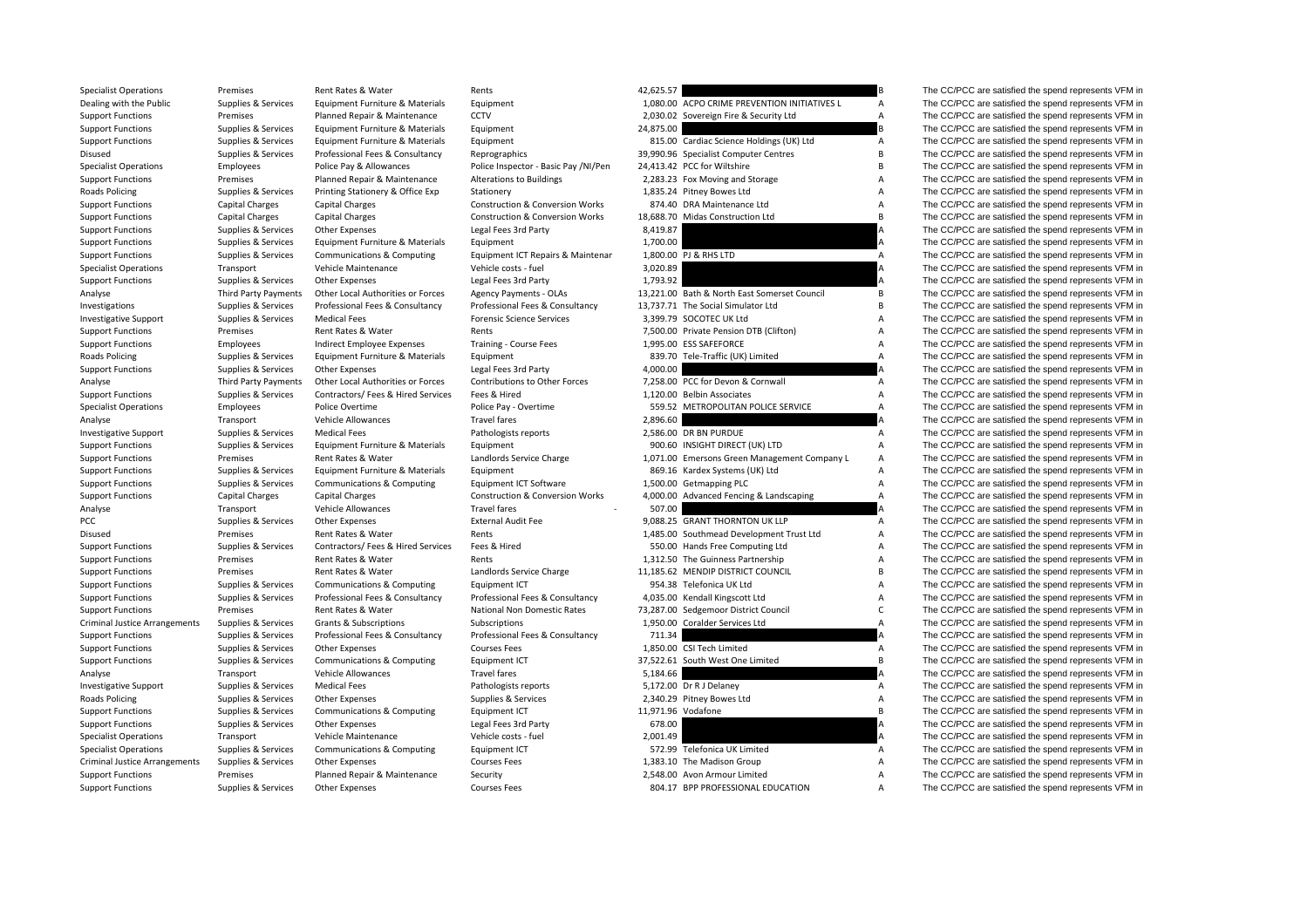| <b>Investigative Support</b> | Supplies & Services  | <b>Medical Fees</b>                   | <b>Forensic Science Services</b>     |          | 993.00 Randox Testing Services               | A              | The CC/PCC are satisfied the spend represents VFM in |
|------------------------------|----------------------|---------------------------------------|--------------------------------------|----------|----------------------------------------------|----------------|------------------------------------------------------|
| <b>Support Functions</b>     | Transport            | Vehicle Maintenance                   | Vehicle costs - repair and maintenar |          | 763.92 Volkswagen Group UK Ltd Parts         | A              | The CC/PCC are satisfied the spend represents VFM in |
| <b>Support Functions</b>     | Supplies & Services  | <b>Communications &amp; Computing</b> | Equipment ICT Software               | 695.00   |                                              |                | The CC/PCC are satisfied the spend represents VFM in |
| Investigations               | Supplies & Services  | Professional Fees & Consultancy       | Professional Fees & Consultancy      | 532.82   |                                              | A              | The CC/PCC are satisfied the spend represents VFM in |
| <b>Support Functions</b>     | Supplies & Services  | Equipment Furniture & Materials       | <b>Equipment Operational</b>         |          | 580.00 THE GYM REPAIR CO                     | Α              | The CC/PCC are satisfied the spend represents VFM in |
| <b>Support Functions</b>     | Supplies & Services  | Communications & Computing            | Equipment ICT Software               |          | 1,132.60 EACS Limited                        | Α              | The CC/PCC are satisfied the spend represents VFM in |
| <b>Support Functions</b>     | Premises             | Unplanned Repair & Maintenance        | Responsive Maint - Mechanical Plan   |          | 616.99 DRA Maintenance Ltd                   | Α              | The CC/PCC are satisfied the spend represents VFM in |
| PCC                          | Third Party Payments | Payments to Clients                   | Grants - Voluntary Orgs              |          | 82,366.86 The Care Forum                     | C              | The CC/PCC are satisfied the spend represents VFM in |
| <b>Support Functions</b>     | Premises             | Planned Repair & Maintenance          | Alterations to Buildings             |          | 3,948.07 DRA Maintenance Ltd                 | A              | The CC/PCC are satisfied the spend represents VFM in |
| Dealing with the Public      | Supplies & Services  | Other Expenses                        | <b>Courses Fees</b>                  |          | 1,010.00 College of Policing Ltd             | Α              | The CC/PCC are satisfied the spend represents VFM in |
| <b>Local Policing</b>        | Supplies & Services  | <b>Other Expenses</b>                 | <b>Publicity &amp; Promotions</b>    |          | 562.50 SOLON SECURITY LTD                    | Α              | The CC/PCC are satisfied the spend represents VFM in |
| <b>Support Functions</b>     | Supplies & Services  | <b>Other Expenses</b>                 | <b>Courses Fees</b>                  |          | 810.00 ArroGen Forensics Limited             | $\overline{A}$ | The CC/PCC are satisfied the spend represents VFM in |
| <b>Support Functions</b>     | Premises             | Rent Rates & Water                    | National Non Domestic Rates          |          | 1,377.00 West Somerset Council Rates/Council | А              | The CC/PCC are satisfied the spend represents VFM in |
| PCC                          | Supplies & Services  | Subsistence & Conference              | Conference & Meeting Expenses        |          | 500.00 WATERSHED                             | A              | The CC/PCC are satisfied the spend represents VFM in |
| <b>Support Functions</b>     | Supplies & Services  | Other Expenses                        | Legal Costs & Services               | 500.00   |                                              |                | The CC/PCC are satisfied the spend represents VFM in |
| <b>Support Functions</b>     | Supplies & Services  | Equipment Furniture & Materials       | Equipment                            |          | 775.00 AA Media Ltd t/a AA Signs             | A              | The CC/PCC are satisfied the spend represents VFM in |
| <b>Support Functions</b>     | Transport            | Vehicle Maintenance                   | Vehicle costs - commissioning        |          | 1,761.15 Mill Autoquip                       | Α              | The CC/PCC are satisfied the spend represents VFM in |
| Investigations               | Supplies & Services  | <b>Other Expenses</b>                 | <b>Courses Fees</b>                  |          | 2,534.00 College of Policing Ltd             | А              | The CC/PCC are satisfied the spend represents VFM in |
| Investigative Support        | Supplies & Services  | <b>Medical Fees</b>                   | Pathologists reports                 |          | 7,758.00 DR DS COOK                          | Α              | The CC/PCC are satisfied the spend represents VFM in |
| <b>Support Functions</b>     | Supplies & Services  | <b>Other Expenses</b>                 | Legal Costs & Services               | 5,000.00 |                                              |                | The CC/PCC are satisfied the spend represents VFM in |
| <b>Specialist Operations</b> | Supplies & Services  | Communications & Computing            | Equipment ICT                        |          | 7,716.91 SOUTHWEST ONE ICT                   | А              | The CC/PCC are satisfied the spend represents VFM in |
|                              |                      |                                       |                                      |          | 1,944.00 Vodafone                            | Α              | The CC/PCC are satisfied the spend represents VFM in |
| <b>Support Functions</b>     | Supplies & Services  | Communications & Computing            | Equipment ICT                        |          | 510.00 CAREYS D I Y & BUILDING SUPPLIES      | $\overline{A}$ | The CC/PCC are satisfied the spend represents VFM in |
| <b>Support Functions</b>     | Supplies & Services  | Equipment Furniture & Materials       | Equipment                            |          |                                              |                |                                                      |
| <b>Support Functions</b>     | Premises             | Rent Rates & Water                    | Rents                                |          | 7.725.00 MENDIP DISTRICT COUNCIL             | А<br>B         | The CC/PCC are satisfied the spend represents VFM in |
| <b>Specialist Operations</b> | Third Party Payments | Other Local Authorities or Forces     | Contributions to Other Forces        |          | 23,502.40 PCC for Dorset                     |                | The CC/PCC are satisfied the spend represents VFM in |
| <b>Support Functions</b>     | Supplies & Services  | Communications & Computing            | Equipment ICT Software               |          | 955.47 SOFTWARE BOX LTD                      | A              | The CC/PCC are satisfied the spend represents VFM in |
| Investigations               | Supplies & Services  | <b>Grants &amp; Subscriptions</b>     | Subscriptions                        |          | 810.00 Skyguard Ltd                          | А              | The CC/PCC are satisfied the spend represents VFM in |
| PCC                          | Supplies & Services  | Contractors/ Fees & Hired Services    | Fees & Hired                         |          | 975.00 Black South West Network              | A              | The CC/PCC are satisfied the spend represents VFM in |
| Roads Policing               | Supplies & Services  | Equipment Furniture & Materials       | <b>Equipment Operational</b>         |          | 3,645.18 Redspeed International Ltd          | A              | The CC/PCC are satisfied the spend represents VFM in |
| <b>Support Functions</b>     | Transport            | Vehicle Maintenance                   | Vehicle costs - fuel                 |          | 175,015.37 Arval UK Ltd                      | C              | The CC/PCC are satisfied the spend represents VFM in |
| <b>Specialist Operations</b> | Employees            | Police Overtime                       | Police PC - Rest Day                 |          | 1,748.28 PCC for Devon & Cornwall            | A              | The CC/PCC are satisfied the spend represents VFM in |
| <b>Support Functions</b>     | Transport            | Vehicle Maintenance                   | Vehicle costs - repair and maintenar |          | 564.40 TrustFirstParts                       | Α              | The CC/PCC are satisfied the spend represents VFM in |
| <b>Support Functions</b>     | Supplies & Services  | Communications & Computing            | Equipment ICT                        |          | 24,863.11 South West One Limited             | B              | The CC/PCC are satisfied the spend represents VFM in |
| <b>Support Functions</b>     | Premises             | Rent Rates & Water                    | <b>National Non Domestic Rates</b>   |          | 50.115.00 Bath & North East Somerset         | $\mathsf{C}$   | The CC/PCC are satisfied the spend represents VFM in |
| <b>Support Functions</b>     | Premises             | Planned Repair & Maintenance          | Lifts                                |          | 10,747.45 Jackson Lift Services Ltd          | B              | The CC/PCC are satisfied the spend represents VFM in |
| <b>Support Functions</b>     | Premises             | Rent Rates & Water                    | National Non Domestic Rates          |          | 12,910.00 South Somerset District Council    | B              | The CC/PCC are satisfied the spend represents VFM in |
| <b>Support Functions</b>     | Supplies & Services  | <b>Other Expenses</b>                 | <b>Courses Fees</b>                  |          | 42,161.00 Firebrand Training Ltd             | B              | The CC/PCC are satisfied the spend represents VFM in |
| <b>Support Functions</b>     | Supplies & Services  | Clothing Uniforms & Laundry           | Clothing & Uniforms - Issues         |          | 748.50 EDGAR BROTHERS                        | A              | The CC/PCC are satisfied the spend represents VFM in |
| <b>Support Functions</b>     | Supplies & Services  | <b>Other Expenses</b>                 | <b>Courses Fees</b>                  |          | 523.25 South West Councils                   | Α              | The CC/PCC are satisfied the spend represents VFM in |
| <b>Support Functions</b>     | Premises             | Waste Disposal - Premises             | Waste Disposal - Premises            |          | 3,338.56 SUEZ Recycling and Recovery UK Ltd  | $\overline{A}$ | The CC/PCC are satisfied the spend represents VFM in |
| <b>Specialist Operations</b> | Supplies & Services  | Communications & Computing            | Equipment ICT Repairs & Maintenar    | 1,200.00 |                                              | А              | The CC/PCC are satisfied the spend represents VFM in |
| Analyse                      | Transport            | Vehicle Allowances                    | <b>Travel fares</b>                  | 5,623.78 |                                              |                | The CC/PCC are satisfied the spend represents VFM in |
| Analyse                      | Supplies & Services  | Contractors/ Fees & Hired Services    | Fees & Hired                         |          | 2,627.88 Avon and Wiltshire Mental Health    | А              | The CC/PCC are satisfied the spend represents VFM in |
| <b>Support Functions</b>     | Premises             | Rent Rates & Water                    | Landlords Service Charge             |          | 867.75 HARTNELL TAYLOR COOK CLIENT A/C       | Α              | The CC/PCC are satisfied the spend represents VFM in |
| <b>Support Functions</b>     | Supplies & Services  | Equipment Furniture & Materials       | Equip Rental/Lease Admin             |          | 795.00 Breathe Safety Limited                | A              | The CC/PCC are satisfied the spend represents VFM in |
| <b>Support Functions</b>     | Transport            | Vehicle Workshops/Maintenance         | Vehicle Workshop                     |          | 4,925.75 Calibration & Consultancy Services  | $\overline{A}$ | The CC/PCC are satisfied the spend represents VFM in |
| <b>Support Functions</b>     | Supplies & Services  | Other Expenses                        | Legal Fees 3rd Party                 | 751.16   |                                              |                | The CC/PCC are satisfied the spend represents VFM in |
| <b>Specialist Operations</b> | Employees            | Police Overtime                       | Police PC - Overtime                 |          | 9,287.57 PCC for Devon & Cornwall            | A              | The CC/PCC are satisfied the spend represents VFM in |
| <b>Specialist Operations</b> | Supplies & Services  | <b>Other Expenses</b>                 | <b>Courses Fees</b>                  |          | 800.00 The Training Consultants Ltd          | A              | The CC/PCC are satisfied the spend represents VFM in |
| Investigations               | Supplies & Services  | Subsistence & Conference              | Conference & Meeting Expenses        |          | 560.00 Clevedon Hall Limited                 | A              | The CC/PCC are satisfied the spend represents VFM in |
| <b>Operational Support</b>   | Supplies & Services  | <b>Other Expenses</b>                 | Dogs - Equipment                     |          | 1,530.00 Julius-K9 UK Ltd                    | Α              | The CC/PCC are satisfied the spend represents VFM in |
| <b>Support Functions</b>     | Supplies & Services  | Equipment Furniture & Materials       | <b>Equipment Operational</b>         |          | 5,643.75 EDGAR BROTHERS                      | A              | The CC/PCC are satisfied the spend represents VFM in |
| <b>Support Functions</b>     | Supplies & Services  | Printing Stationery & Office Exp      | Postage                              |          | 891.00 SCANNA MSC LTD                        | Α              | The CC/PCC are satisfied the spend represents VFM in |
| Roads Policing               | Supplies & Services  | Communications & Computing            | <b>Equipment ICT Consumables</b>     |          | 1,520.00 Tele-Traffic (UK) Limited           | A              | The CC/PCC are satisfied the spend represents VFM in |
| <b>Investigative Support</b> | Supplies & Services  | <b>Medical Fees</b>                   | <b>Forensic Science Services</b>     |          | 33,784.50 Key Forensic Services Ltd          | B              | The CC/PCC are satisfied the spend represents VFM in |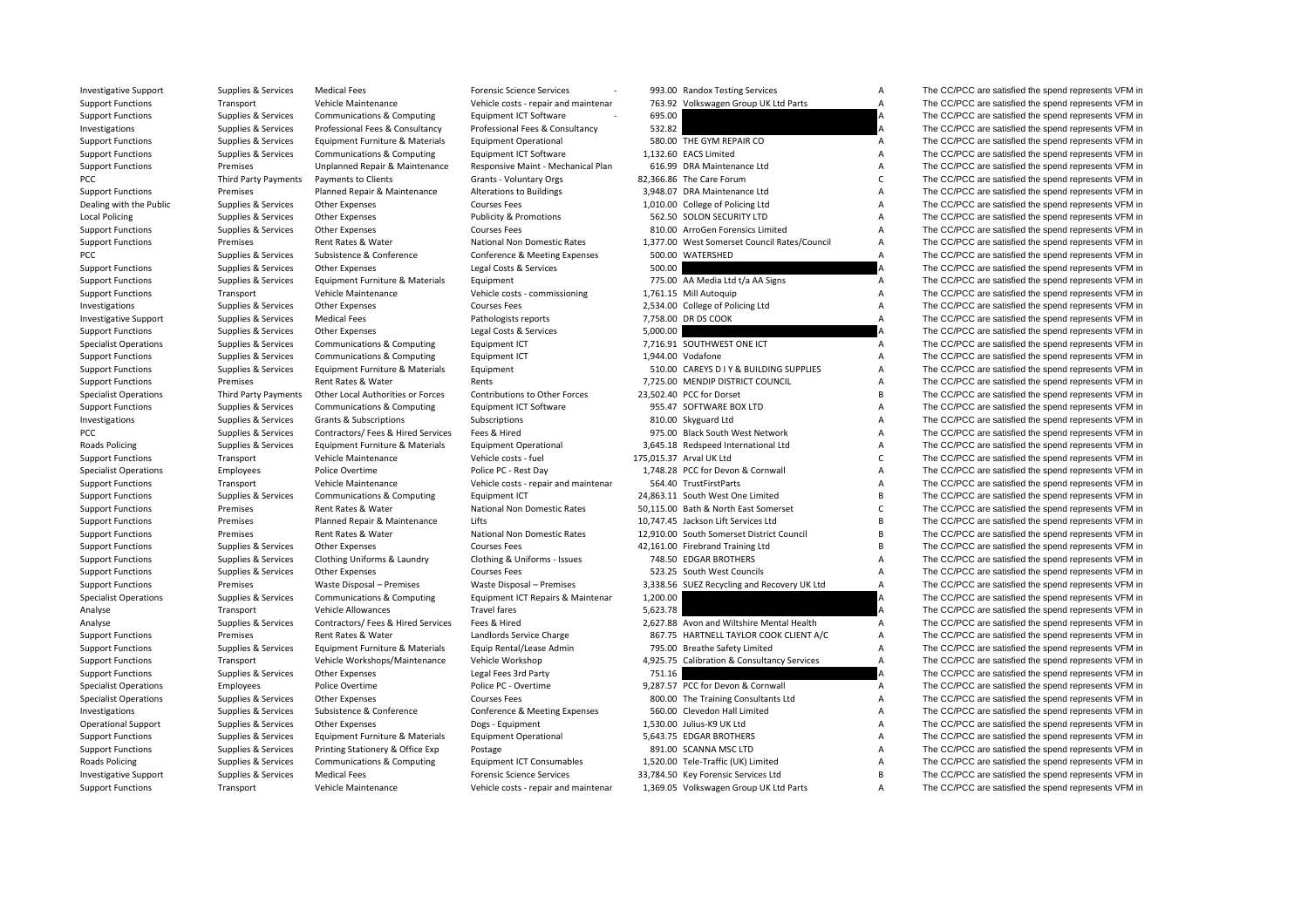| Support Functions            | Supplies & Services    | Communications & Computing            | Equipment ICI                              | 1,655.00 EE LIMITED                           | A              | The CC/PCC are satisfied the spend represents VFM in |
|------------------------------|------------------------|---------------------------------------|--------------------------------------------|-----------------------------------------------|----------------|------------------------------------------------------|
| <b>Specialist Operations</b> | Supplies & Services    | Subsistence & Conference              | Subsistence                                | 525.93 PCC for Devon & Cornwall               | Α              | The CC/PCC are satisfied the spend represents VFM in |
| <b>Support Functions</b>     | <b>Capital Charges</b> | <b>Capital Charges</b>                | Furniture Purchase                         | 1,090.00 Artworks Solutions Ltd               | Α              | The CC/PCC are satisfied the spend represents VFM in |
| <b>Specialist Operations</b> | Supplies & Services    | Contractors/ Fees & Hired Services    | Fees & Hired                               | 4,000.00 Resilience SW Ltd                    | A              | The CC/PCC are satisfied the spend represents VFM in |
| Analyse                      | Supplies & Services    | Professional Fees & Consultancy       | Professional Fees & Consultancy            | 2,026.09 SOUTH SOMERSET DISTRICT COUNCIL      | Α              | The CC/PCC are satisfied the spend represents VFM in |
| <b>Specialist Operations</b> | Premises               | Planned Repair & Maintenance          | <b>Premises Costs</b>                      | 677.00 DRA Maintenance Ltd                    | А              | The CC/PCC are satisfied the spend represents VFM in |
| <b>Support Functions</b>     | Supplies & Services    | <b>Other Expenses</b>                 | <b>Courses Fees</b>                        | 6,004.00 College of Policing Ltd              | Α              | The CC/PCC are satisfied the spend represents VFM in |
| <b>Support Functions</b>     | Transport              | Vehicle Maintenance                   | Vehicle costs - repair and maintenar       | 15,369.15 SJ Cook & Sons Ltd                  | B              | The CC/PCC are satisfied the spend represents VFM in |
| <b>Support Functions</b>     | Premises               | Planned Repair & Maintenance          | <b>Fire Alarms</b>                         | 1,879.79 Sovereign Fire & Security Ltd        | A              | The CC/PCC are satisfied the spend represents VFM in |
| <b>Support Functions</b>     | <b>Capital Charges</b> | <b>Capital Charges</b>                | Additions: Non Enhancing Fees              | 950.00 Dickson Powell Partnership             | A              | The CC/PCC are satisfied the spend represents VFM in |
| <b>Support Functions</b>     | Premises               | Rent Rates & Water                    | National Non Domestic Rates                | 10,600.00 Taunton Deane Borough Council       | B              | The CC/PCC are satisfied the spend represents VFM in |
| <b>Support Functions</b>     | Supplies & Services    | Communications & Computing            | Equipment ICT Repairs & Maintenar          | 6,000.00 Capita Secure Information Solutions  | A              | The CC/PCC are satisfied the spend represents VFM in |
| <b>Support Functions</b>     | Supplies & Services    | Printing Stationery & Office Exp      | Postage                                    | 3,500.00 Neopost Ltd                          | Α              | The CC/PCC are satisfied the spend represents VFM in |
| Roads Policing               | Supplies & Services    | Printing Stationery & Office Exp      | Postage                                    | 3,587.98 Pitney Bowes Ltd                     | A              | The CC/PCC are satisfied the spend represents VFM in |
| Investigations               | Supplies & Services    | <b>Communications &amp; Computing</b> | Equipment ICT Hardware Purch               | 1,698.00 Data Pro IT Ltd                      | A              | The CC/PCC are satisfied the spend represents VFM in |
| <b>Support Functions</b>     | Third Party Payments   | Other Local Authorities or Forces     | Contributions to Other Forces              | 4,097.39 PCC for West Mercia                  | A              | The CC/PCC are satisfied the spend represents VFM in |
| <b>Support Functions</b>     | Transport              | Vehicle Maintenance                   | Vehicle costs - repair and maintenar       | 5,893.40 CASTROL (UK) LTD                     | Α              | The CC/PCC are satisfied the spend represents VFM in |
| <b>Support Functions</b>     | Third Party Payments   | Other Local Authorities or Forces     | Contributions to Other Forces              | 2,379.66 P & CC for West Yorkshire            | $\overline{A}$ | The CC/PCC are satisfied the spend represents VFM in |
| <b>Specialist Operations</b> | Supplies & Services    | Subsistence & Conference              | Accommodation                              | 7,036.00                                      |                | The CC/PCC are satisfied the spend represents VFM in |
| <b>Support Functions</b>     | Premises               | Unplanned Repair & Maintenance        | Responsive Maint - Internal Wall or        | 1,420.00 WESSEX GLASS CO LTD                  | Α              | The CC/PCC are satisfied the spend represents VFM in |
| <b>Support Functions</b>     | Third Party Payments   | Other Agencies                        | <b>Contract Payment</b>                    | 23,250.00 Southwest One Unitary Charge        | B              | The CC/PCC are satisfied the spend represents VFM in |
| <b>Specialist Operations</b> | Premises               | Rent Rates & Water                    | Rents                                      | 690.00                                        |                | The CC/PCC are satisfied the spend represents VFM in |
| <b>Support Functions</b>     | Supplies & Services    | <b>Other Expenses</b>                 | <b>External Audit Fee</b>                  | 4.687.50 GRANT THORNTON UK LLP                | $\mathsf{A}$   | The CC/PCC are satisfied the spend represents VFM in |
| <b>Support Functions</b>     | Transport              | Vehicle Maintenance                   | Vehicle costs - tyres and tubes            | 1,315.12 CABOT TYRE SERVICE LTD               | A              | The CC/PCC are satisfied the spend represents VFM in |
| <b>Support Functions</b>     | Supplies & Services    | Contractors/ Fees & Hired Services    | Fees & Hired                               | 2,950.00 CYCLESCHEME LTD                      | Α              | The CC/PCC are satisfied the spend represents VFM in |
| Investigative Support        | Supplies & Services    | Professional Fees & Consultancy       | Professional Fees & Consultancy            | 560.00 Forensic Access Limited                | Α              | The CC/PCC are satisfied the spend represents VFM in |
| PCC                          | Third Party Payments   | Payments to Clients                   | Grants - Voluntary Orgs                    | 74,294.50 Barnardos                           | C              | The CC/PCC are satisfied the spend represents VFM in |
| <b>Specialist Operations</b> | Supplies & Services    | Equipment Furniture & Materials       | Equipment                                  | 825.00 CASEVA LTD                             | A              | The CC/PCC are satisfied the spend represents VFM in |
| Roads Policing               | Supplies & Services    | Professional Fees & Consultancy       | Professional Fees & Consultancy            | 48,002.06 SUSTRANS LTD                        | B              | The CC/PCC are satisfied the spend represents VFM in |
| <b>Specialist Operations</b> | Employees              | Police Pay & Allowances               | Police PC - Basic Pay / NI/Pension         | 39,274.44 PCC for Gloucestershire             | B              | The CC/PCC are satisfied the spend represents VFM in |
| <b>Support Functions</b>     | Supplies & Services    | Clothing Uniforms & Laundry           | Clothing & Uniforms - Issues               | 4,558.96 Level Peaks Associates Limited       | A              | The CC/PCC are satisfied the spend represents VFM in |
| <b>Support Functions</b>     | Supplies & Services    | <b>Other Expenses</b>                 | Legal Costs & Services                     | 1,424.00                                      |                | The CC/PCC are satisfied the spend represents VFM in |
| Roads Policing               | Supplies & Services    | Printing Stationery & Office Exp      | Postage                                    | 30,342.24 ROYAL MAIL GROUP LTD                | В              | The CC/PCC are satisfied the spend represents VFM in |
| PCC                          | Third Party Payments   | Payments to Clients                   | Grants - Voluntary Orgs                    | 57,120.25 University Hospitals Bristol NHS FT | C              | The CC/PCC are satisfied the spend represents VFM in |
| <b>Support Functions</b>     | Transport              | Vehicle Workshops/Maintenance         | Vehicle Materials                          | 1,093.70 Chubb Fire & Security Ltd            | A              | The CC/PCC are satisfied the spend represents VFM in |
| <b>Support Functions</b>     | <b>Capital Charges</b> | <b>Capital Charges</b>                | <b>Construction &amp; Conversion Works</b> | 1,243.18 Phoenix Flooring Solutions Ltd       | $\overline{A}$ | The CC/PCC are satisfied the spend represents VFM in |
| Analyse                      | Transport              | Vehicle Allowances                    | <b>Travel fares</b>                        | 3,673.49                                      |                | The CC/PCC are satisfied the spend represents VFM in |
| <b>Support Functions</b>     | <b>Capital Charges</b> | <b>Capital Charges</b>                | Other Plant & Equipment                    | 2,688.00 ESSA Technology                      | A              | The CC/PCC are satisfied the spend represents VFM in |
| <b>Support Functions</b>     | <b>Capital Charges</b> | <b>Capital Charges</b>                | Additions: Non Enhanc Cn&Wk B&I            | 507.00 DRA Maintenance Ltd                    | A              | The CC/PCC are satisfied the spend represents VFM in |
| Analyse                      | Third Party Payments   | Other Local Authorities or Forces     | Agency Payments - OLAs                     | 15,054.00 SOMERSET COUNTY COUNCIL             | B              | The CC/PCC are satisfied the spend represents VFM in |
| <b>Specialist Operations</b> | Employees              | Police Overtime                       | Police Sergeant - Overtime                 | 1,589.68 PCC for Wiltshire                    | Α              | The CC/PCC are satisfied the spend represents VFM in |
| <b>Support Functions</b>     | Supplies & Services    | <b>Other Expenses</b>                 | <b>Courses Fees</b>                        | 3,000.00                                      | A              | The CC/PCC are satisfied the spend represents VFM in |
| PCC                          | Third Party Payments   | Other Local Authorities or Forces     | Charges - Financial Services               | 5,800.00                                      |                | The CC/PCC are satisfied the spend represents VFM in |
| <b>Support Functions</b>     | Premises               | Planned Repair & Maintenance          | Repairs & Maint General                    | 106,709.75 Integral UK Ltd                    | C              | The CC/PCC are satisfied the spend represents VFM in |
| <b>Support Functions</b>     | Supplies & Services    | <b>Medical Fees</b>                   | <b>Forensic Science Services</b>           | 1,235.00 Alere Toxicology PLC                 | Α              | The CC/PCC are satisfied the spend represents VFM in |
| <b>Support Functions</b>     | Supplies & Services    | Communications & Computing            | Equipment ICT Repairs & Maintenar          | 1,347.36 INSIGHT DIRECT (UK) LTD              | Α              | The CC/PCC are satisfied the spend represents VFM in |
| <b>Support Functions</b>     | Premises               | Rent Rates & Water                    | Landlords Service Charge                   | 1,571.50                                      | Α              | The CC/PCC are satisfied the spend represents VFM in |
| Analyse                      | Transport              | Vehicle Allowances                    | <b>Travel fares</b>                        | 1,493.34                                      | A              | The CC/PCC are satisfied the spend represents VFM in |
| <b>Specialist Operations</b> | Supplies & Services    | Contractors/ Fees & Hired Services    | Fees & Hired                               | 750.00                                        |                | The CC/PCC are satisfied the spend represents VFM in |
| <b>Support Functions</b>     | Supplies & Services    | Communications & Computing            | Equipment ICT Software                     | 955.47 SOFTWARE BOX LTD                       | А              | The CC/PCC are satisfied the spend represents VFM in |
| <b>Support Functions</b>     | Supplies & Services    | Communications & Computing            | Equipment ICT Hardware Purch               | 500.00 Unify                                  | A              | The CC/PCC are satisfied the spend represents VFM in |
| Investigations               | Supplies & Services    | Contractors/ Fees & Hired Services    | Fees & Hired                               | 5,000.00 Melin Homes Ltd                      | A              | The CC/PCC are satisfied the spend represents VFM in |
| <b>Specialist Operations</b> | Employees              | Police Overtime                       | Police Sergeant - Overtime                 | 3,631.20 PCC for Dorset                       | А              | The CC/PCC are satisfied the spend represents VFM in |
| <b>Support Functions</b>     | <b>Capital Charges</b> | Capital Charges                       | Vehicles Purchase                          | 21,135.58 Hyundai Motor Company Ltd           | B              | The CC/PCC are satisfied the spend represents VFM in |
| Analyse                      | Supplies & Services    | Equipment Furniture & Materials       | Equipment                                  | 1,131.00                                      |                | The CC/PCC are satisfied the spend represents VFM in |
|                              |                        |                                       |                                            |                                               |                |                                                      |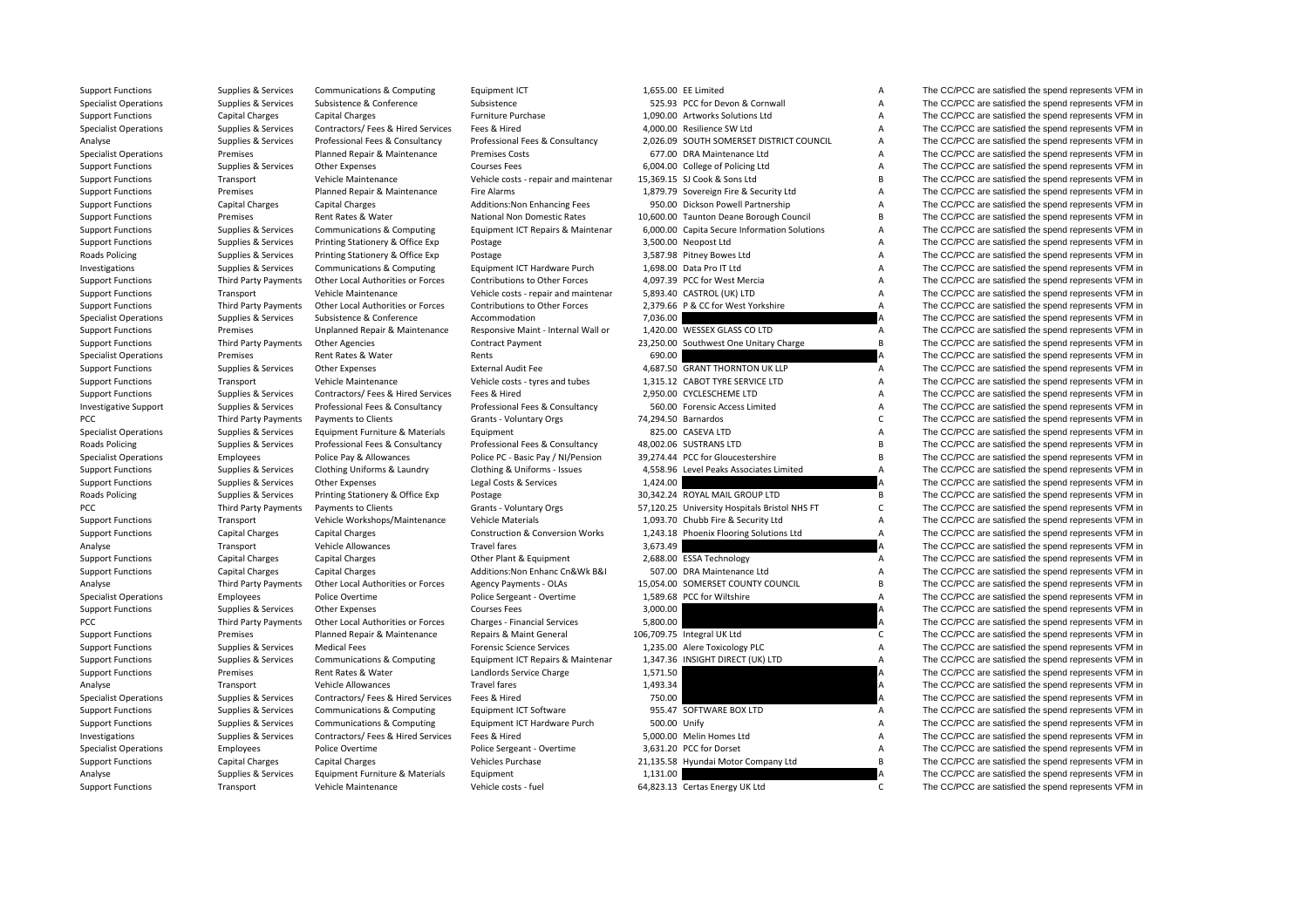PCC Third Party Payments **Local Policing** Criminal Justice

Support Functions Supplies & Services Communications & Computing Equipment ICT Repairs & Maintenar 1,000.00 Bottomline Technologies Limited A The CC/PCC are satisfied the spend represents VFM in

PCC Third Party Payments Other Local Authorities or Forces Charges - Financial Services 9,200.00 9,200.00 A The CC/PCC are satisfied the spend represents VFM in Support Functions Premises Rent Rates & Water Rents 8,250.00 FPG (UK) Ltd A The CC/PCC are satisfied the spend represents VFM in Support Functions Transport Vehicle Maintenance Vehicle costs - licences 4,870.00 Corporate Support HQ Imprest A The CC/PCC are satisfied the spend represents VFM in Support Functions Premises Rent Rates & Water Rents Rents Rents Rents SEO.00 Bristol City Council A The CC/PCC are satisfied the spend represents VFM in Support Functions Capital Charges Capital Charges Other Plant & Equipment 511.43 Sovereign Fire & Security Ltd A The CC/PCC are satisfied the spend represents VFM in Support Functions Transport Vehicle Maintenance Vehicle costs - repair and maintenar 838.00 MOBILE WINDSCREENS LTD A The CC/PCC are satisfied the spend represents VFM in Support Functions Supplies & Services Communications & Computing Telephone Calls 1,216.80 A The CC/PCC are satisfied the spend represents VFM in Support Functions Premises Energy Costs Electricity Electricity 151,245.25 EDF ENERGY 1 LIMITED C The CC/PCC are satisfied the spend represents VFM in Support Functions Supplies & Services Printing Stationery & Office Exp Postage 3,377.34 ROYAL MAIL GROUP LTD A The CC/PCC are satisfied the spend represents VFM in Specialist Operations Premises Rent Rates & Water National Non Domestic Rates 107,382.00 North Somerset Council C The CC/PCC are satisfied the spend represents VFM in Supplement CT C C C COUNCL are satisfied the spend repr Support Functions Supplies & Services Communications & Computing Equipment ICT 63,538.37 Telefonica UK Limited C The CC/PCC are satisfied the spend represents VFM in Support Functions Premises Planned Repair & Maintenance Servicing Agreements 614.00 STQ SAFE T QUIP A The CC/PCC are satisfied the spend represents VFM in Support Functions Supplies & Services Professional Fees & Consultancy Professional Fees & Consultancy 2,050.00 Dave Marshall Consultancy Ltd A The CC/PCC are satisfied the spend represents VFM in Support Functions Supplies & Services Subsistence & Conference Accommodation 2,473.10 Hilton Bristol A The CC/PCC are satisfied the spend represents VFM in Support Functions Premises Planned Repair & Maintenance Fire Alarms 1,267.02 Sovereign Fire & Security Ltd A The CC/PCC are satisfied the spend represents VFM in Support Functions Supplies & Services Contractors/ Fees & Hired Services Fees & Hired Services Services Services Services Fees & Hired Services 340,376.51 C The CC/PCC are satisfied the spend represents VFM in Support Functions Third Party Payments Contribution 2, Contribution Contribution 2,502.00 PCC for Hertfordshire A The CC/PCC are satisfied the spend represents VFM in PCC Supplies & Services Contractors/ Fees & Hired Services Fees & Hired 7,368.75 PRCI Ltd A The CC/PCC are satisfied the spend represents VFM in Support Functions Transport Vehicle Maintenance Vehicle costs – tyres and tubes 5,157.75 GOODYEAR DUNLOP TYRES UK LTD A The CC/PCC are satisfied the spend represents VFM in PCC are satisfied the spend represents VFM in PCC PCC Supplies & Services Other Expenses Cost Of Appeals 1,862.00 A The CC/PCC are satisfied the spend represents VFM in Support Functions Premises Rent Rates & Water Rents Rents Rents Rents 13,105.42 Suffolk Life Annuities Ltd B The CC/PCC are satisfied the spend represents VFM in Support Functions Supplies & Services Communications & Computing Equipment ICT Hardware Purch 848.00 Uninterruptible Power Supplies Ltd A The CC/PCC are satisfied the spend represents VFM in Support Functions Supplies & Services Other Expenses Support Courses Fees 863.97 The Knowledge Academy Limited A The CC/PCC are satisfied the spend represents VFM in Support Functions Capital Charges Capital Charges Capital Charges ICT Equipment Purchase 73,955.63 South West One Limited C The CC/PCC are satisfied the spend represents VFM in Support Functions Capital Charges Capital Charges Furniture Purchase 14,792.00 BOF Group Ltd B The CC/PCC are satisfied the spend represents VFM in Investigations Supplies & Services Communications & Computing Equipment ICT Hardware Purch 690.00 Data Pro IT Ltd A The CC/PCC are satisfied the spend represents VFM in Support Functions Supplies & Services Catering Catering Catering Catering Catering 1,291.25 PEGASUS CATERING LTD A The CC/PCC are satisfied the spend represents VFM in Support Functions Supplies & Services Professional Fees & Consultancy Professional Fees & Consultancy 2,625.00 TAUNTON DEANE BOROUGH COUNCIL A The CC/PCC are satisfied the spend represents VFM in<br>Support Functions Supplies Support Functions Supplies & Services Printing Stationery & Office Exp Postage Printing Stationery & Office Exp Postage 7,603.68 PURCHASE POWER A The CC/PCC are satisfied the spend represents VFM in Operational Support Third Party Payments Other Local Authorities or Forces Contributions to Other Forces 22,296.24 PCC for Gloucestershire B The CC/PCC are satisfied the spend represents VFM in Specialist Operations Supplies & Services Communications & Computing Telephone Calls 717.74 VODAFONE LTD (CORPORATE) A The CC/PCC are satisfied the spend represents VFM in Support Functions Premises Planned Repair & Maintenance Estates Costs 2,989.00 DRA Maintenance Ltd A The CC/PCC are satisfied the spend represents VFM in Analyse Supplies & Services Equipment Furniture & Materials Equipment 648.00 A The CC/PCC are satisfied the spend represents VFM in Support Functions Supplies & Services Communications & Computing Equipment ICT Hardware Purch 1,336.68 Bechtle Direct Ltd A The CC/PCC are satisfied the spend represents VFM in Support Functions Supplies & Services Printing Stationery & Office Exp Postage Protage 4,000.00 Neopost Ltd A The CC/PCC are satisfied the spend represents VFM in Support Functions Supplies & Services Other Expenses Courses Fees 3,861.52 College of Policing Ltd A The CC/PCC are satisfied the spend represents VFM in Analyse Third Party Payments Other Local Authorities or Forces Agency Payments - OLAs 17,945.00 North Somerset Council B The CC/PCC are satisfied the spend represents VFM in Supplies & Services Fauthornt Furniture & Materi Support Functions Supplies & Services Equipment Furniture & Materials Equipment Support Support Functions Support Functions Support Functions Support Functions Support Functions Support Functions Contents Conversion Execut Support Functions Capital Charges Capital Charges Construction & Conversion Fees 9,220.00 Dickson Powell Partnership A The CC/PCC are satisfied the spend represents VFM in Investigations Supplies & Services Contractors/ Fees & Hired Services Fees & Hired 28,500.00 South West One Limited B The CC/PCC are satisfied the spend represents VFM in Support Functions Supplies & Services Equipment Furniture & Materials Equipment Repairs & Maintenance 600.00 ACO ELECTRONICS LTD A The CC/PCC are satisfied the spend represents VFM in Support Functions Supplies & Services Other Expenses Courses Fees 1,600.00 WESTON COLLEGE A The CC/PCC are satisfied the spend represents VFM in Payments to Clients Crants · Voluntary Orgs 149,105.37 Next Link C The CC/PCC are satisfied the spend represents VFM in Support Functions Premises Rent Rates & Water Rents Rents Rents S.375.00 SOMERSET COUNTY COUNCIL A The CC/PCC are satisfied the spend represents VFM in Support Functions Supplies & Services Other Expenses Courses Fees Courses Fees 770.00 CITY & GUILDS A The CC/PCC are satisfied the spend represents VFM in Investigative Support Supplies & Services Medical Fees Forensic Science Services 79,592.04 Orchid Cellmark Ltd C The CC/PCC are satisfied the spend represents VFM in<br>Analyse The CC/PCC are satisfied the spend represents VF Analyse Employees Police Staff Pay & Allowances Staffing Agency 44,470.01 Matrix SCM Ltd B The CC/PCC are satisfied the spend represents VFM in Supplies & Services Professional Fees & Consultancy Professional Fees & Consultancy 4,572.09 South West One Limited A The CC/PCC are satisfied the spend represents VFM in Specialist Operations Premises Energy Costs Electricity Electricity 19,961.00 British Gas Business (Electricity B The CC/PCC are satisfied the spend represents VFM in Support Functions Supplies & Services Equipment Furniture & Materials Equipment Supplies Associalists (CCS) A The CC/PCC are satisfied the spend represents VFM in Specialist Operations Premises Rent Rates & Water Rents 12,908.45 Bristol Airport B The CC/PCC are satisfied the spend represents VFM in Support Functions Premises Unplanned Repair & Maintenance Responsive Maint - Roofs 807.50 DRA Maintenance Ltd A The CC/PCC are satisfied the spend represents VFM in Specialist Operations Premises Cleaning & Domestic Supplies Cleaning Charges 130,554.42 Sodexo Limited C The CC/PCC are satisfied the spend represents VFM in Support Functions Third Party Payments Other Local Authorities or Forces Contributions to Other Forces 2,409.29 PCC for Warwickshire A The CC/PCC are satisfied the spend represents VFM in Supplies & Services Equipment Furniture & Materials Equipment Operational 500.00 LION LABORATORIES LTD A The CC/PCC are satisfied the spend represents VFM in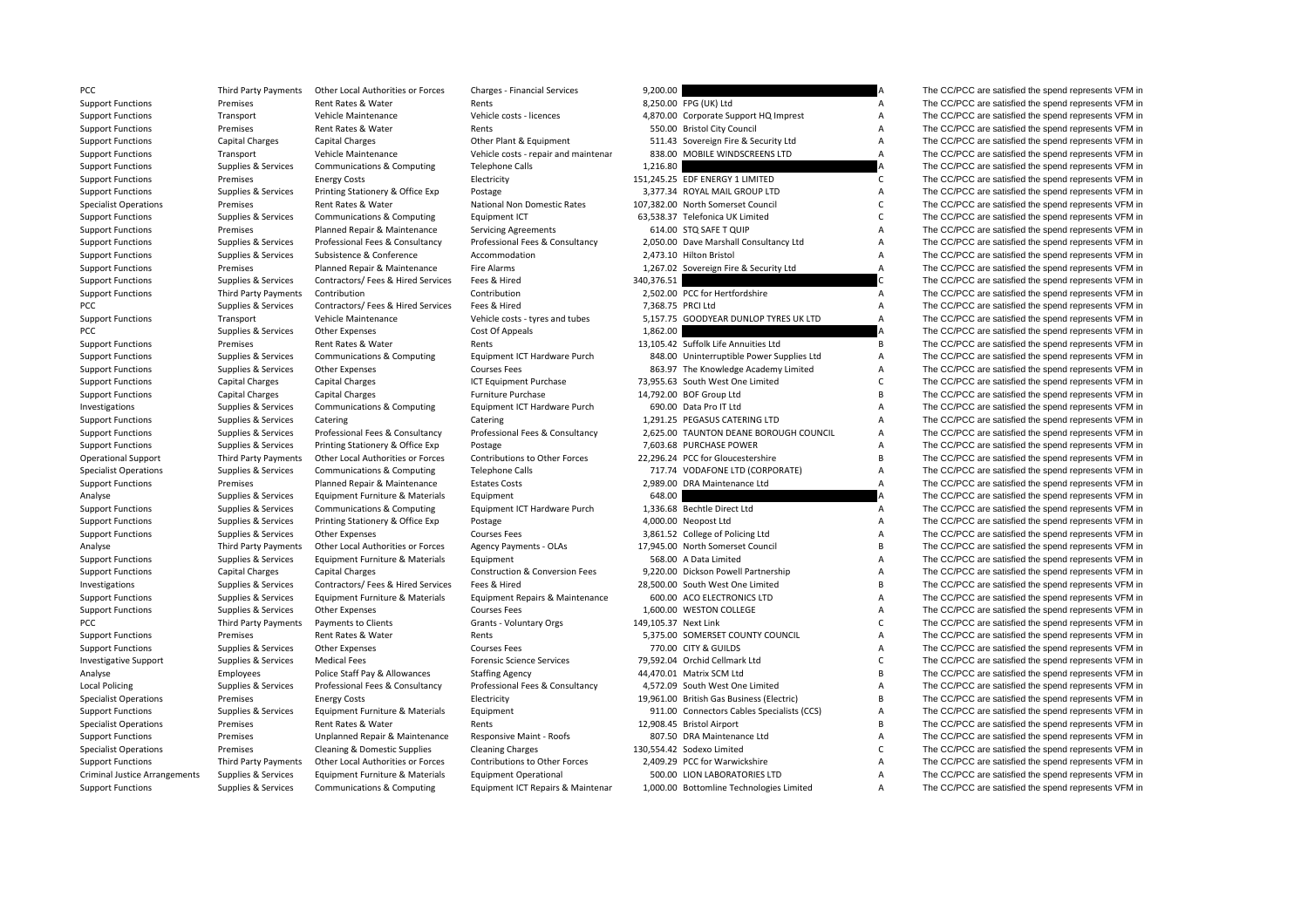| <b>Roads Policing</b>                | Supplies & Services    | Contractors/ Fees & Hired Services | Fees & Hired                                | 3,692.95 Bath & North East Somerset Council                        | A                   | The CC/PCC are satisfied the spend represents VFM in                                                         |
|--------------------------------------|------------------------|------------------------------------|---------------------------------------------|--------------------------------------------------------------------|---------------------|--------------------------------------------------------------------------------------------------------------|
| <b>Investigative Support</b>         | Supplies & Services    | <b>Medical Fees</b>                | <b>Forensic Science Services</b>            | 25,800.00 Systems Technology Consultants Ltd                       | B                   | The CC/PCC are satisfied the spend represents VFM in                                                         |
| <b>Support Functions</b>             | Supplies & Services    | <b>Other Expenses</b>              | Legal Fees 3rd Party                        | 2,000.00                                                           |                     | The CC/PCC are satisfied the spend represents VFM in                                                         |
| <b>Support Functions</b>             | Capital Charges        | Capital Charges                    | Other Plant & Equipment                     | 1,653.72 TAUNTON LEISURE LTD                                       | $\mathsf{A}$        | The CC/PCC are satisfied the spend represents VFM in                                                         |
| <b>Support Functions</b>             | Supplies & Services    | Equipment Furniture & Materials    | <b>Equipment Operational</b>                | 12,700.00 Axon Public Safety UK Limited                            | В                   | The CC/PCC are satisfied the spend represents VFM in                                                         |
| <b>Support Functions</b>             | Premises               | Waste Disposal - Premises          | Waste Disposal - Premises                   | 714.00 Perrys Recycling Ltd                                        | A                   | The CC/PCC are satisfied the spend represents VFM in                                                         |
| <b>Support Functions</b>             | Supplies & Services    | Clothing Uniforms & Laundry        | Revaluation/Stock Take                      | 1,220.00 Cooneen Protection                                        | Α                   | The CC/PCC are satisfied the spend represents VFM in                                                         |
| <b>Support Functions</b>             | Premises               | Planned Repair & Maintenance       | Alterations - Health & Safety               | 567.00 Romac Building Contractors Ltd                              | A                   | The CC/PCC are satisfied the spend represents VFM in                                                         |
| Analyse                              | Supplies & Services    | Other Expenses                     | <b>Courses Fees</b>                         | 4,625.00 Footdown Ltd                                              | А                   | The CC/PCC are satisfied the spend represents VFM in                                                         |
| <b>Support Functions</b>             | Premises               | Rent Rates & Water                 | National Non Domestic Rates                 | 1,410.00 Sedgemoor District Council                                | $\overline{A}$      | The CC/PCC are satisfied the spend represents VFM in                                                         |
| <b>Specialist Operations</b>         | Premises               | Rent Rates & Water                 | Hire of Accommodation                       | 8,149.44 Hamptons International                                    | A                   | The CC/PCC are satisfied the spend represents VFM in                                                         |
| <b>Operational Support</b>           | Supplies & Services    | <b>Other Expenses</b>              | Vet Fees & Supplies                         | 961.14 Golden Valley Veterinary Hospital                           | A                   | The CC/PCC are satisfied the spend represents VFM in                                                         |
| <b>Specialist Operations</b>         | Employees              | Police Pay & Allowances            | Police PC - National Insurance              | 659.97 PCC for Devon & Cornwall                                    | Α                   | The CC/PCC are satisfied the spend represents VFM in                                                         |
| <b>Support Functions</b>             | Transport              | Vehicle Maintenance                | Vehicle costs - repair and maintenar        | 3,299.76 WBC Automotive Limited                                    | Α                   | The CC/PCC are satisfied the spend represents VFM in                                                         |
| <b>Support Functions</b>             | Premises               | Rent Rates & Water                 | National Non Domestic Rates                 | 62,344.00 South Gloucestershire                                    | C                   | The CC/PCC are satisfied the spend represents VFM in                                                         |
| <b>Support Functions</b>             | Premises               | Rent Rates & Water                 | Landlords Service Charge                    | 892.77 FMS Ltd - Cabot Park Service Charge                         | $\overline{A}$      | The CC/PCC are satisfied the spend represents VFM in                                                         |
| <b>Support Functions</b>             | Supplies & Services    | Professional Fees & Consultancy    | Professional Fees & Consultancy             | 1,867.00                                                           |                     | The CC/PCC are satisfied the spend represents VFM in                                                         |
| <b>Support Functions</b>             | Premises               | Rent Rates & Water                 | Rents                                       | 15,470.00 Kingsmead of Bath                                        | B                   | The CC/PCC are satisfied the spend represents VFM in                                                         |
| <b>Support Functions</b>             | Supplies & Services    | Equipment Furniture & Materials    | Equipment                                   | 960.00 SBI Tac Pro Ltd                                             | A                   | The CC/PCC are satisfied the spend represents VFM in                                                         |
| <b>Support Functions</b>             | Supplies & Services    | Communications & Computing         | Equipment ICT Software                      | 6,687.01 Computacenter (UK) Ltd                                    | Α                   | The CC/PCC are satisfied the spend represents VFM in                                                         |
| <b>Support Functions</b>             | Supplies & Services    | Communications & Computing         | <b>Telephone Calls</b>                      | 12,390.64 Vodafone                                                 | B                   | The CC/PCC are satisfied the spend represents VFM in                                                         |
| <b>Support Functions</b>             | Supplies & Services    | Professional Fees & Consultancy    | Professional Fees & Consultancy             | 6,521.71 Xerox (UK) Ltd                                            | A                   | The CC/PCC are satisfied the spend represents VFM in                                                         |
| <b>Operational Support</b>           | Transport              | <b>Vehicle Allowances</b>          | <b>Travel fares</b>                         | 3,431.66 AVON AND SOMERSET SEARCH AND RESCUE                       | A                   | The CC/PCC are satisfied the spend represents VFM in                                                         |
| <b>Specialist Operations</b>         | Employees              | Police Pay & Allowances            | Police Superintendent - Basic Pay/N         | 17,618.12 PCC for Wiltshire                                        | B                   | The CC/PCC are satisfied the spend represents VFM in                                                         |
| <b>Support Functions</b>             | Supplies & Services    | Subsistence & Conference           | Accommodation                               | 927.50 Bailbrook House Hotel Ltd                                   | $\mathsf A$         | The CC/PCC are satisfied the spend represents VFM in                                                         |
| <b>Support Functions</b>             | Premises               | Rent Rates & Water                 | National Non Domestic Rates                 | 2,516.00 Mendip District Council                                   | А                   | The CC/PCC are satisfied the spend represents VFM in                                                         |
| <b>Specialist Operations</b>         | Third Party Payments   | Other Local Authorities or Forces  | <b>Contributions to Other Forces</b>        | 54,027.73 PCC for Wiltshire                                        | $\mathsf{C}$        | The CC/PCC are satisfied the spend represents VFM in                                                         |
| <b>Support Functions</b>             | Supplies & Services    | Catering                           | Catering                                    | 1,101.25 PEGASUS CATERING LTD                                      | А                   | The CC/PCC are satisfied the spend represents VFM in                                                         |
| <b>Support Functions</b>             | Supplies & Services    | Equipment Furniture & Materials    | Equipment                                   | 630.00 GV MULTI-MEDIA LTD                                          | A                   | The CC/PCC are satisfied the spend represents VFM in                                                         |
| <b>Support Functions</b>             | Transport              | Vehicle Maintenance                | Vehicle costs - repair and maintenar        | 588.30 TrustFirstParts                                             | Α                   | The CC/PCC are satisfied the spend represents VFM in                                                         |
| Disused                              | Supplies & Services    | Professional Fees & Consultancy    | Reprographics                               | 38,493.53 Rigby Capital Limited T/A SCC Capit                      | B                   | The CC/PCC are satisfied the spend represents VFM in                                                         |
| <b>Support Functions</b>             | Premises               | Planned Repair & Maintenance       | <b>Grounds Maintenance</b>                  | 2,885.00 Advanced Fencing & Landscaping                            | $\overline{A}$      | The CC/PCC are satisfied the spend represents VFM in                                                         |
| <b>Support Functions</b>             | Supplies & Services    | Other Expenses                     | Legal Costs & Services                      | 825.00                                                             |                     | The CC/PCC are satisfied the spend represents VFM in                                                         |
| <b>Support Functions</b>             | Supplies & Services    | Subsistence & Conference           | Hospitality                                 | 990.00 Sodexo Limited                                              | A                   | The CC/PCC are satisfied the spend represents VFM in                                                         |
| <b>Criminal Justice Arrangements</b> | Supplies & Services    | Equipment Furniture & Materials    | Equipment Repairs & Maintenance             | 1,937.28 Crown Lift Trucks Limited                                 | Α                   | The CC/PCC are satisfied the spend represents VFM in                                                         |
| <b>Support Functions</b>             | Supplies & Services    | <b>Other Expenses</b>              | <b>Courses Fees</b>                         | 750.00                                                             |                     | The CC/PCC are satisfied the spend represents VFM in                                                         |
|                                      | Transport              | Vehicle Allowances                 | <b>Travel fares</b>                         | 1,062.94                                                           |                     | The CC/PCC are satisfied the spend represents VFM in                                                         |
| Analyse                              |                        | Contractors/ Fees & Hired Services | Fees & Hired - Accreditation                | 870.00 United Kingdom Accreditation Servic                         | A                   | The CC/PCC are satisfied the spend represents VFM in                                                         |
| <b>Support Functions</b>             | Supplies & Services    |                                    |                                             |                                                                    |                     |                                                                                                              |
| <b>Support Functions</b>             | Premises<br>Premises   | Waste Disposal - Premises          | Responsive Maint - Fences or Bounc<br>Rents | 730.00 DRA Maintenance Ltd<br>2,937.50 Rotolok Trustees of Rotolok | Α<br>$\overline{A}$ | The CC/PCC are satisfied the spend represents VFM in<br>The CC/PCC are satisfied the spend represents VFM in |
| <b>Support Functions</b>             |                        | Rent Rates & Water                 | Travel fares                                | 1,359.81                                                           |                     | The CC/PCC are satisfied the spend represents VFM in                                                         |
| Analyse                              | Transport              | Vehicle Allowances                 |                                             | 1,105.00 Data-Path Office Network Services L                       | $\mathsf{A}$        |                                                                                                              |
| <b>Support Functions</b>             | <b>Capital Charges</b> | <b>Capital Charges</b>             | ICT Equipment Purchase                      |                                                                    |                     | The CC/PCC are satisfied the spend represents VFM in                                                         |
| <b>Support Functions</b>             | Supplies & Services    | Clothing Uniforms & Laundry        | Clothing & Uniforms - Issues                | 718.38 Ballyclare Ltd                                              | A                   | The CC/PCC are satisfied the spend represents VFM in                                                         |
| <b>Specialist Operations</b>         | Employees              | Police Pay & Allowances            | Police Chief Inspector - Basic Pay / N      | 6,466.34 PCC for Gloucestershire                                   | A                   | The CC/PCC are satisfied the spend represents VFM in                                                         |
| <b>Support Functions</b>             | Premises               | Planned Repair & Maintenance       | <b>Servicing Agreements</b>                 | 2,491.00 Sovereign Fire & Security Ltd                             | Α                   | The CC/PCC are satisfied the spend represents VFM in                                                         |
| <b>Support Functions</b>             | Supplies & Services    | Other Expenses                     | <b>Courses Fees</b>                         | 3,390.00 IT GOVERNANCE LTD                                         | Α                   | The CC/PCC are satisfied the spend represents VFM in                                                         |
| Investigations                       | Supplies & Services    | Professional Fees & Consultancy    | Professional Fees & Consultancy             | 23,675.50 South West One Limited                                   | B                   | The CC/PCC are satisfied the spend represents VFM in                                                         |
| <b>Support Functions</b>             | Supplies & Services    | <b>Other Expenses</b>              | Legal Fees 3rd Party                        | 7.573.15                                                           |                     | The CC/PCC are satisfied the spend represents VFM in                                                         |
| <b>Support Functions</b>             | Capital Charges        | <b>Capital Charges</b>             | <b>Vehicle Conversions</b>                  | 57,028.22 Halls Electrical Ltd                                     | C                   | The CC/PCC are satisfied the spend represents VFM in                                                         |
| <b>Support Functions</b>             | Premises               | Rent Rates & Water                 | Rents                                       | 2,032.50 South Gloucestershire Council                             | A                   | The CC/PCC are satisfied the spend represents VFM in                                                         |
| <b>Support Functions</b>             | Supplies & Services    | Communications & Computing         | <b>Equipment ICT Consumables</b>            | 813.75 Axess International Ltd                                     | Α                   | The CC/PCC are satisfied the spend represents VFM in                                                         |
| <b>Support Functions</b>             | Supplies & Services    | Communications & Computing         | Equipment ICT Hardware Purch                | 2,722.74 Cablecom Networking Ltd                                   | Α                   | The CC/PCC are satisfied the spend represents VFM in                                                         |
| <b>Support Functions</b>             | Transport              | Vehicle Maintenance                | Vehicle costs - commissioning               | 2,698.00 Halls Electrical Ltd                                      | Α                   | The CC/PCC are satisfied the spend represents VFM in                                                         |
| <b>Support Functions</b>             | Premises               | Planned Repair & Maintenance       | Alterations to Buildings                    | 1,279.00 Romac Building Contractors Ltd                            | $\overline{A}$      | The CC/PCC are satisfied the spend represents VFM in                                                         |
| Sunnort Eunctions                    | Sunnlies & Services    | Communications & Computing         | <b>Equipment ICT Hardware Purch</b>         | 1.590.00                                                           |                     | The CC/PCC are satisfied the spend represents VEM in                                                         |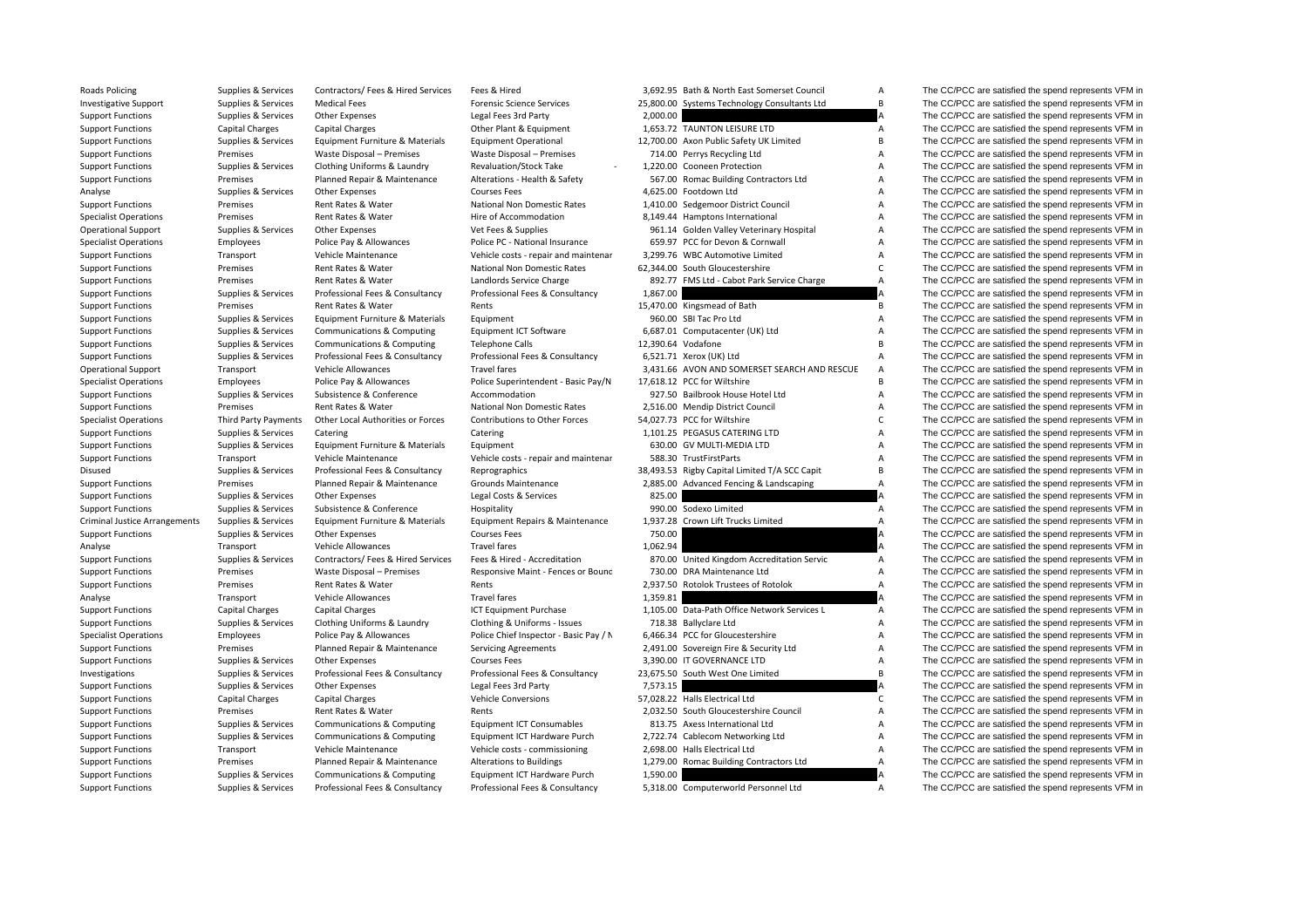| <b>Support Functions</b>             | Premises               | Planned Repair & Maintenance                        | Planned Maint - Mechanical Plant                |                 | 627.50 Solar Valley Electrical Limited         | A              | The CC/PCC are satisfied the spend represents VFM in |
|--------------------------------------|------------------------|-----------------------------------------------------|-------------------------------------------------|-----------------|------------------------------------------------|----------------|------------------------------------------------------|
| <b>Support Functions</b>             | Employees              | Police Staff Pay & Allowances                       | <b>Staffing Agency</b>                          |                 | 3,516.99 Adecco UK Ltd                         | Α              | The CC/PCC are satisfied the spend represents VFM in |
| <b>Support Functions</b>             | <b>Capital Charges</b> | <b>Capital Charges</b>                              | ICT Equipment Purchase                          |                 | 110,512.50 Telefonica UK Limited               | $\mathsf{C}$   | The CC/PCC are satisfied the spend represents VFM in |
| <b>Support Functions</b>             | Premises               | Rent Rates & Water                                  | Landlords Service Charge                        |                 | 1,731.15 FPG (UK) Ltd                          | A              | The CC/PCC are satisfied the spend represents VFM in |
| <b>Investigative Support</b>         | Supplies & Services    | <b>Medical Fees</b>                                 | <b>Forensic Science Services</b>                |                 | 1,495.50 Randox Testing Services               | А              | The CC/PCC are satisfied the spend represents VFM in |
| <b>Operational Support</b>           | Supplies & Services    | <b>Other Expenses</b>                               | Horses - Forage                                 |                 | 1,056.00 DC SMITH                              | Α              | The CC/PCC are satisfied the spend represents VFM in |
| Analyse                              | Transport              | Vehicle Allowances                                  | <b>Travel fares</b>                             | 990.60          |                                                |                | The CC/PCC are satisfied the spend represents VFM in |
| <b>Support Functions</b>             | Supplies & Services    | Communications & Computing                          | Equipment ICT Repairs & Maintenar               | 18,000.00 Unify |                                                | B              | The CC/PCC are satisfied the spend represents VFM in |
| <b>Support Functions</b>             | Capital Charges        | <b>Capital Charges</b>                              | <b>Construction &amp; Conversion Fees</b>       |                 | 2,000.00 Atkins LIMITED                        | A              | The CC/PCC are satisfied the spend represents VFM in |
| <b>Support Functions</b>             | Supplies & Services    | Communications & Computing                          | <b>Equipment ICT Software</b>                   | 573.00          |                                                | А              | The CC/PCC are satisfied the spend represents VFM in |
| <b>Support Functions</b>             | Supplies & Services    | Other Expenses                                      | Legal Fees 3rd Party                            | 3,105.00        |                                                |                | The CC/PCC are satisfied the spend represents VFM in |
| <b>Operational Support</b>           | Supplies & Services    | <b>Other Expenses</b>                               | Dogs - Kennel Purchase & Maint                  |                 | 683.50 Chapel Farm Rehabilitation Centre       | Α              | The CC/PCC are satisfied the spend represents VFM in |
| <b>Support Functions</b>             | Capital Charges        | Capital Charges                                     | Other Plant & Equipment                         |                 | 2,990.00 ESSA Technology                       | Α              | The CC/PCC are satisfied the spend represents VFM in |
| <b>Support Functions</b>             | Supplies & Services    | Other Expenses                                      | Legal Costs & Services                          | 500.00          |                                                |                | The CC/PCC are satisfied the spend represents VFM in |
| <b>Support Functions</b>             | Premises               | Rent Rates & Water                                  | Rents                                           |                 | 3,750.00 Bargain Parking Ltd                   | A              | The CC/PCC are satisfied the spend represents VFM in |
| <b>Support Functions</b>             | Premises               | Unplanned Repair & Maintenance                      | Responsive Maint - Roofs                        |                 | 937.00 DRA Maintenance Ltd                     | $\overline{A}$ | The CC/PCC are satisfied the spend represents VFM in |
| Analyse                              | Transport              | Vehicle Allowances                                  | <b>Travel fares</b>                             | 5,372.43        |                                                |                | The CC/PCC are satisfied the spend represents VFM in |
| Roads Policing                       | Supplies & Services    | <b>Other Expenses</b>                               | <b>Courses Fees</b>                             |                 | 7,300.00 AI TRAINING SERVICES LTD              | A              | The CC/PCC are satisfied the spend represents VFM in |
| <b>Support Functions</b>             | Supplies & Services    | Equipment Furniture & Materials                     | Equipment                                       |                 | 582.60 Connectors Cables Specialists (CCS)     | Α              | The CC/PCC are satisfied the spend represents VFM in |
| <b>Criminal Justice Arrangements</b> | Supplies & Services    | Equipment Furniture & Materials                     | Equipment Repairs & Maintenance                 |                 | 2,980.00 Morpho Detection (UK) Ltd             | A              | The CC/PCC are satisfied the spend represents VFM in |
| <b>Support Functions</b>             | Supplies & Services    | Contractors/Fees & Hired Services                   | Fees & Hired                                    |                 | 766.74 Cogeco Peer 1 (UK) Ltd                  | Α              | The CC/PCC are satisfied the spend represents VFM in |
| <b>Support Functions</b>             | Supplies & Services    | Communications & Computing                          | Equipment ICT                                   |                 | 40,383.57 SOUTHWEST ONE ICT                    | B              | The CC/PCC are satisfied the spend represents VFM in |
|                                      |                        |                                                     |                                                 |                 | 16,800.00 Guidance Software Inc                | B              |                                                      |
| <b>Investigative Support</b>         | Supplies & Services    | Communications & Computing                          | Equipment ICT Software                          |                 |                                                |                | The CC/PCC are satisfied the spend represents VFM in |
| <b>Support Functions</b>             | Supplies & Services    | <b>Other Expenses</b>                               | <b>Courses Fees</b>                             |                 | 5.460.00 BRISTOL MARRIOTT ROYAL HOTEL          | A              | The CC/PCC are satisfied the spend represents VFM in |
| <b>Support Functions</b>             | Supplies & Services    | Professional Fees & Consultancy                     | Equipment - Consumables                         |                 | 600.00 Primetake Ltd                           | A              | The CC/PCC are satisfied the spend represents VFM in |
| <b>Support Functions</b>             | <b>Capital Charges</b> | Capital Charges                                     | Additions: Non Enhanc Cn&Wk B&I                 |                 | 12,120.55 Benson Bros (Bristol) Ltd            | B              | The CC/PCC are satisfied the spend represents VFM in |
| <b>Support Functions</b>             | <b>Capital Charges</b> | <b>Capital Charges</b>                              | Other Plant & Equipment                         |                 | 602.04 Sovereign Fire & Security Ltd           | Α              | The CC/PCC are satisfied the spend represents VFM in |
| <b>Support Functions</b>             | Third Party Payments   | <b>Other Agencies</b>                               | <b>Contract Payment</b>                         |                 | 458,165.99 Southwest One Unitary Charge        | $\mathsf{C}$   | The CC/PCC are satisfied the spend represents VFM in |
| <b>Support Functions</b>             | Supplies & Services    | <b>Other Expenses</b>                               | <b>Courses Fees</b>                             |                 | 2,853.28 METROPOLITAN POLICE SERVICE           | Α              | The CC/PCC are satisfied the spend represents VFM in |
| <b>Support Functions</b>             | Supplies & Services    | Communications & Computing                          | Equipment ICT Repairs & Maintenar               |                 | 50,800.00 Gartner UK Limited                   | $\mathsf{C}$   | The CC/PCC are satisfied the spend represents VFM in |
| <b>Support Functions</b>             | Employees              | Indirect Employee Expenses                          | Reimbursements - Medical                        | 1,800.00        |                                                |                | The CC/PCC are satisfied the spend represents VFM in |
| <b>PCC</b>                           | Third Party Payments   | Payments to Clients                                 | Grants - Voluntary Orgs                         |                 | 19,256.50 Unseen (UK)                          | B              | The CC/PCC are satisfied the spend represents VFM in |
| <b>Support Functions</b>             | Supplies & Services    | <b>Other Expenses</b>                               | <b>Courses Fees</b>                             |                 | 4,000.00 THE LEADERSHIP CHALLENGE LTD          | A              | The CC/PCC are satisfied the spend represents VFM in |
| <b>Support Functions</b>             | Supplies & Services    | <b>Other Expenses</b>                               | Legal Costs & Services                          | 800.00          |                                                |                | The CC/PCC are satisfied the spend represents VFM in |
| <b>Support Functions</b>             | <b>Capital Charges</b> | <b>Capital Charges</b>                              | Other Plant & Equipment                         |                 | 3,161.00 Sovereign Fire & Security Ltd         | $\mathsf{A}$   | The CC/PCC are satisfied the spend represents VFM in |
| <b>Investigative Support</b>         | Supplies & Services    | Equipment Furniture & Materials                     | Equipment                                       |                 | 1,068.48 W A Products (UK) LTD                 | A              | The CC/PCC are satisfied the spend represents VFM in |
| <b>Support Functions</b>             | Third Party Payments   | Contribution                                        | Contribution                                    |                 | 11,358.00 POLICE FEDERATION                    | B              | The CC/PCC are satisfied the spend represents VFM in |
| <b>Support Functions</b>             | <b>Capital Charges</b> | <b>Capital Charges</b>                              | ICT Equipment Purchase                          |                 | 8,332.50 Telefonica UK Limited                 | A              | The CC/PCC are satisfied the spend represents VFM in |
| <b>Support Functions</b>             | Supplies & Services    | Other Expenses                                      | Legal Costs & Services                          | 800.00          |                                                |                | The CC/PCC are satisfied the spend represents VFM in |
| Criminal Justice Arrangements        | Supplies & Services    | <b>Medical Fees</b>                                 | Doctors - call out fees                         |                 | 146,361.89 G4S Forensic & Medical Services Ltd | C              | The CC/PCC are satisfied the spend represents VFM in |
| Roads Policing                       | Supplies & Services    | Equipment Furniture & Materials                     | Equipment                                       |                 | 912.00 D.tec International Limited             | Α              | The CC/PCC are satisfied the spend represents VFM in |
| <b>Support Functions</b>             | Capital Charges        | <b>Capital Charges</b>                              | <b>Construction &amp; Conversion Works</b>      |                 | 500.00 Solar Valley Electrical Limited         | A              | The CC/PCC are satisfied the spend represents VFM in |
| <b>Support Functions</b>             | Supplies & Services    | Contractors/ Fees & Hired Services                  | Fees & Hired                                    |                 | 670.83 Atlas Clean Air Ltd                     | А              | The CC/PCC are satisfied the spend represents VFM in |
| Support                              | Supplies & Services    | Communications & Computing                          | Equipment ICT                                   |                 | 2,674.70 BRITISH TELECOMMUNICATIONS PLC        | A              | The CC/PCC are satisfied the spend represents VFM in |
| <b>Specialist Operations</b>         | Supplies & Services    | Subsistence & Conference                            | Accommodation                                   | 4,011.00        |                                                |                | The CC/PCC are satisfied the spend represents VFM in |
| <b>Support Functions</b>             | Supplies & Services    | Communications & Computing                          | Equipment ICT Repairs & Maintenar               |                 | 15,642.74 South West One Limited               | В              | The CC/PCC are satisfied the spend represents VFM in |
| <b>Support Functions</b>             | Premises               | Rent Rates & Water                                  | Water Charges/Sewerages                         |                 | 6,976.69 Water2Business                        | А              | The CC/PCC are satisfied the spend represents VFM in |
| Analyse                              | Transport              | Vehicle Allowances                                  | Travel fares                                    | 1,348.94        |                                                |                | The CC/PCC are satisfied the spend represents VFM in |
| <b>Investigative Support</b>         | Supplies & Services    | <b>Medical Fees</b>                                 | <b>Forensic Science Services</b>                |                 | 864.00 BioMark Forensics Ltd                   | $\mathsf{A}$   | The CC/PCC are satisfied the spend represents VFM in |
| <b>Support Functions</b>             | Capital Charges        | <b>Capital Charges</b>                              | Vehicles Purchase                               |                 | 57,974.15 BMW (UK) Ltd                         | $\mathsf{C}$   | The CC/PCC are satisfied the spend represents VFM in |
| <b>Investigative Support</b>         | Supplies & Services    | Communications & Computing                          | Equipment ICT Hardware Purch                    | 13,200.00       |                                                |                | The CC/PCC are satisfied the spend represents VFM in |
| <b>Specialist Operations</b>         | Third Party Payments   | Other Local Authorities or Forces                   | Contributions to Other Forces                   |                 | 41,563.00 PCC for Dorset                       | В              | The CC/PCC are satisfied the spend represents VFM in |
| PCC                                  | Third Party Payments   | Payments to Clients                                 | Grants - Voluntary Orgs                         |                 | 32,513.00 The Southmead Project                | B              | The CC/PCC are satisfied the spend represents VFM in |
|                                      | Supplies & Services    |                                                     |                                                 |                 | 695.00 AI TRAINING SERVICES LTD                | A              | The CC/PCC are satisfied the spend represents VFM in |
| Analyse<br>Support Functions         | Employees              | <b>Other Expenses</b><br>Indirect Employee Expenses | <b>Courses Fees</b><br>Reimbursements - Medical | 1.800.00        |                                                |                | The CC/PCC are satisfied the spend represents VFM in |
|                                      |                        |                                                     |                                                 |                 |                                                |                |                                                      |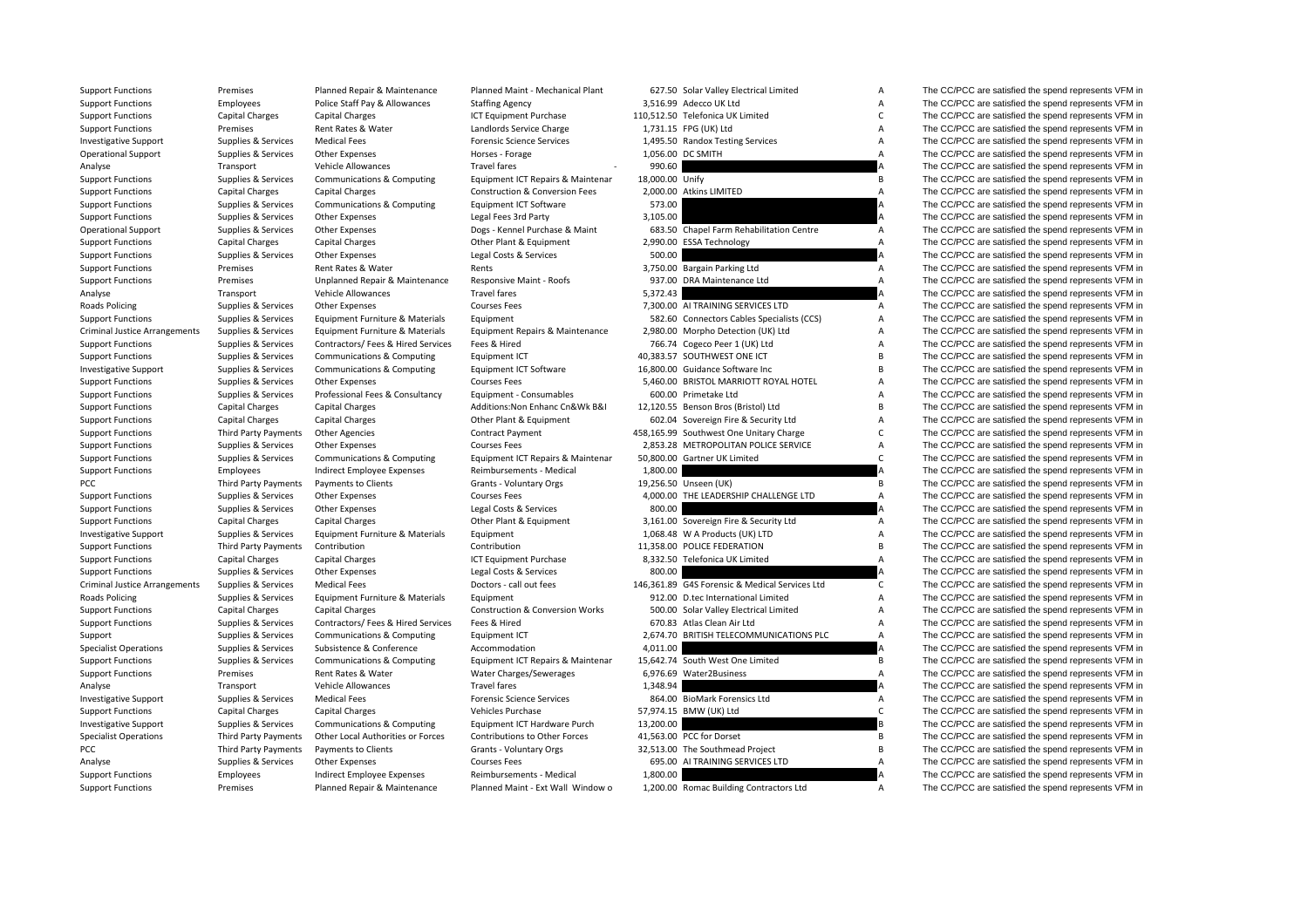| <b>Specialist Operations</b> | Employees           | Police Overtime                    | Police PC - Bank Holiday / OT/ Rest        | 4.095.53 PCC for Dorset                    | A            | The CC/PCC are satisfied the spend represents VFM in |
|------------------------------|---------------------|------------------------------------|--------------------------------------------|--------------------------------------------|--------------|------------------------------------------------------|
| Analyse                      | Transport           | Vehicle Allowances                 | Travel fares                               | 1,749.30                                   | A            | The CC/PCC are satisfied the spend represents VFM in |
| <b>Support Functions</b>     | Supplies & Services | Contractors/ Fees & Hired Services | Fees & Hired                               | 7,197.00 D P Medical Systems Ltd           |              | The CC/PCC are satisfied the spend represents VFM in |
| <b>Support Functions</b>     | Capital Charges     | <b>Capital Charges</b>             | <b>Construction &amp; Conversion Works</b> | 7.588.00 DRA Maintenance Ltd               |              | The CC/PCC are satisfied the spend represents VFM in |
| <b>Support Functions</b>     | Supplies & Services | Equipment Furniture & Materials    | Equipment                                  | 1,499.97 Argos Ltd                         |              | The CC/PCC are satisfied the spend represents VFM in |
| <b>Specialist Operations</b> | Supplies & Services | Professional Fees & Consultancy    | Professional Fees & Consultancy            | 620.00 Clarion Interpreting Ltd            | A            | The CC/PCC are satisfied the spend represents VFM in |
| <b>Support Functions</b>     | Supplies & Services | Contractors/ Fees & Hired Services | Fees & Hired                               | 2.647.00 Prompt Uk Ltd                     | A            | The CC/PCC are satisfied the spend represents VFM in |
| <b>Support Functions</b>     | Premises            | Rent Rates & Water                 | Rents                                      | 820.84 Summervale Surgery                  |              | The CC/PCC are satisfied the spend represents VFM in |
| Investigations               | Supplies & Services | Contractors/ Fees & Hired Services | Fees & Hired                               | 893.00 Securitas Security Services (UK) Lt | A            | The CC/PCC are satisfied the spend represents VFM in |
| <b>Support Functions</b>     | Premises            | Unplanned Repair & Maintenance     | Responsive Maint - Roofs                   | 2.240.00 Grinters Limited                  |              | The CC/PCC are satisfied the spend represents VFM in |
| <b>Specialist Operations</b> | Capital Charges     | <b>Capital Charges</b>             | <b>Construction &amp; Conversion Works</b> | 1,000.00 Green Mantle (Ecosophy) Limited   | $\mathsf{A}$ | The CC/PCC are satisfied the spend represents VFM in |
| <b>Investigative Support</b> | Supplies & Services | Equipment Furniture & Materials    | Equipment Repairs & Maintenance            | 3.300.00 Demux Video Services Ltd          | A            | The CC/PCC are satisfied the spend represents VFM in |
| <b>Support Functions</b>     | Supplies & Services | Equipment Furniture & Materials    | Equipment Repairs & Maintenance            | 600.00 ACO ELECTRONICS LTD                 |              | The CC/PCC are satisfied the spend represents VFM in |
| <b>Investigative Support</b> | Supplies & Services | Medical Fees                       | Pathologists reports                       | 10,344.00 Dr A J Jeffery                   | B            | The CC/PCC are satisfied the spend represents VFM in |
| <b>Support Functions</b>     | Supplies & Services | Other Expenses                     | Legal Fees 3rd Party                       | 6,945.00                                   |              | The CC/PCC are satisfied the spend represents VFM in |
| Analyse                      | Supplies & Services | Printing Stationery & Office Exp   | Printing                                   | 5,254.36 Xerox (UK) Ltd                    |              | The CC/PCC are satisfied the spend represents VFM in |
| <b>Support Functions</b>     | Supplies & Services | Contractors/ Fees & Hired Services | Fees & Hired                               | 3.068.75 GVA GRIMLEY LTD                   | A            | The CC/PCC are satisfied the spend represents VFM in |
|                              |                     |                                    |                                            |                                            |              |                                                      |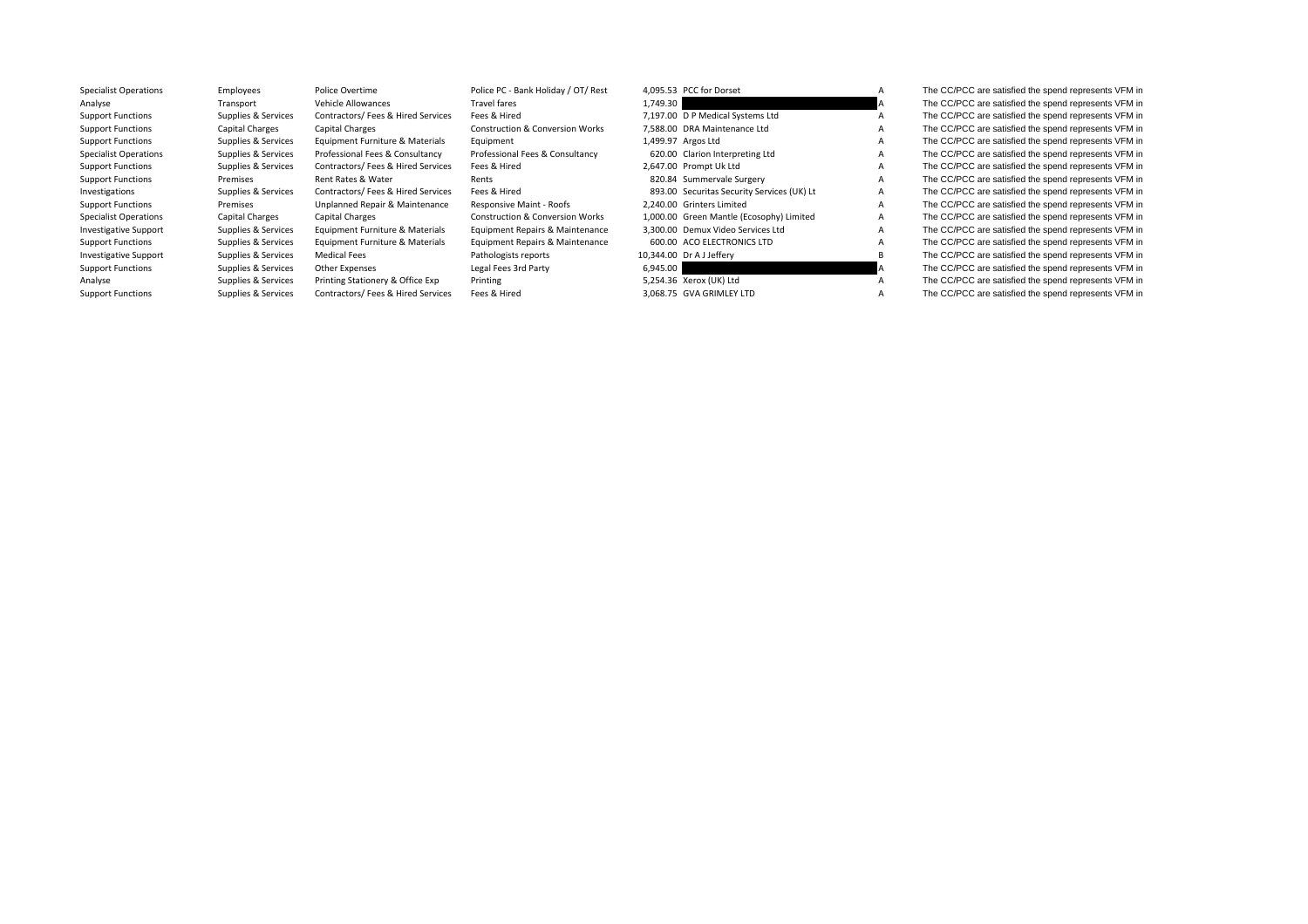accordance with the requirements of category A accordance with the requirements of category A accordance with the requirements of category A accordance with the requirements of category A accordance with the requirements of category A accordance with the requirements of category A accordance with the requirements of category A accordance with the requirements of category A accordance with the requirements of category A accordance with the requirements of category A accordance with the requirements of category A accordance with the requirements of category A accordance with the requirements of category C accordance with the requirements of category A accordance with the requirements of category C accordance with the requirements of category A accordance with the requirements of category A accordance with the requirements of category A accordance with the requirements of category A accordance with the requirements of category A accordance with the requirements of category A accordance with the requirements of category C accordance with the requirements of category B accordance with the requirements of category C accordance with the requirements of category A accordance with the requirements of category A accordance with the requirements of category A accordance with the requirements of category A accordance with the requirements of category A accordance with the requirements of category A accordance with the requirements of category C accordance with the requirements of category A accordance with the requirements of category A accordance with the requirements of category A accordance with the requirements of category A accordance with the requirements of category A accordance with the requirements of category A accordance with the requirements of category A accordance with the requirements of category A accordance with the requirements of category C accordance with the requirements of category A accordance with the requirements of category A accordance with the requirements of category A accordance with the requirements of category A accordance with the requirements of category C accordance with the requirements of category A accordance with the requirements of category B accordance with the requirements of category A accordance with the requirements of category A accordance with the requirements of category A accordance with the requirements of category A accordance with the requirements of category A accordance with the requirements of category A accordance with the requirements of category A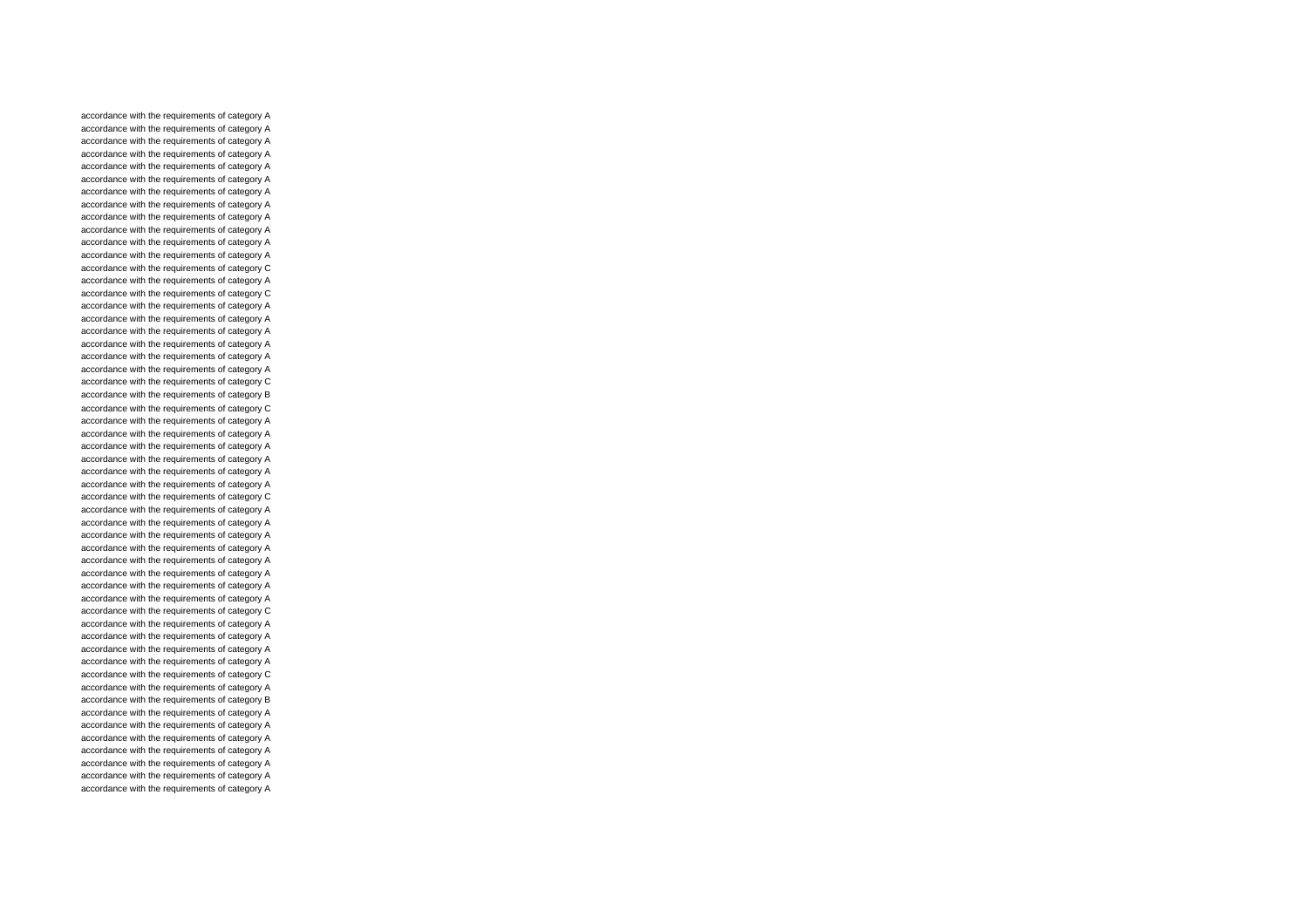accordance with the requirements of category B accordance with the requirements of category A accordance with the requirements of category A accordance with the requirements of category B accordance with the requirements of category A accordance with the requirements of category B accordance with the requirements of category B accordance with the requirements of category A accordance with the requirements of category A accordance with the requirements of category A accordance with the requirements of category B accordance with the requirements of category A accordance with the requirements of category A accordance with the requirements of category A accordance with the requirements of category A accordance with the requirements of category A accordance with the requirements of category B accordance with the requirements of category B accordance with the requirements of category A accordance with the requirements of category A accordance with the requirements of category A accordance with the requirements of category A accordance with the requirements of category A accordance with the requirements of category A accordance with the requirements of category A accordance with the requirements of category A accordance with the requirements of category A accordance with the requirements of category A accordance with the requirements of category A accordance with the requirements of category A accordance with the requirements of category A accordance with the requirements of category A accordance with the requirements of category A accordance with the requirements of category A accordance with the requirements of category A accordance with the requirements of category A accordance with the requirements of category A accordance with the requirements of category A accordance with the requirements of category B accordance with the requirements of category A accordance with the requirements of category A accordance with the requirements of category C accordance with the requirements of category A accordance with the requirements of category A accordance with the requirements of category A accordance with the requirements of category B accordance with the requirements of category A accordance with the requirements of category A accordance with the requirements of category A accordance with the requirements of category B accordance with the requirements of category A accordance with the requirements of category A accordance with the requirements of category A accordance with the requirements of category A accordance with the requirements of category A accordance with the requirements of category A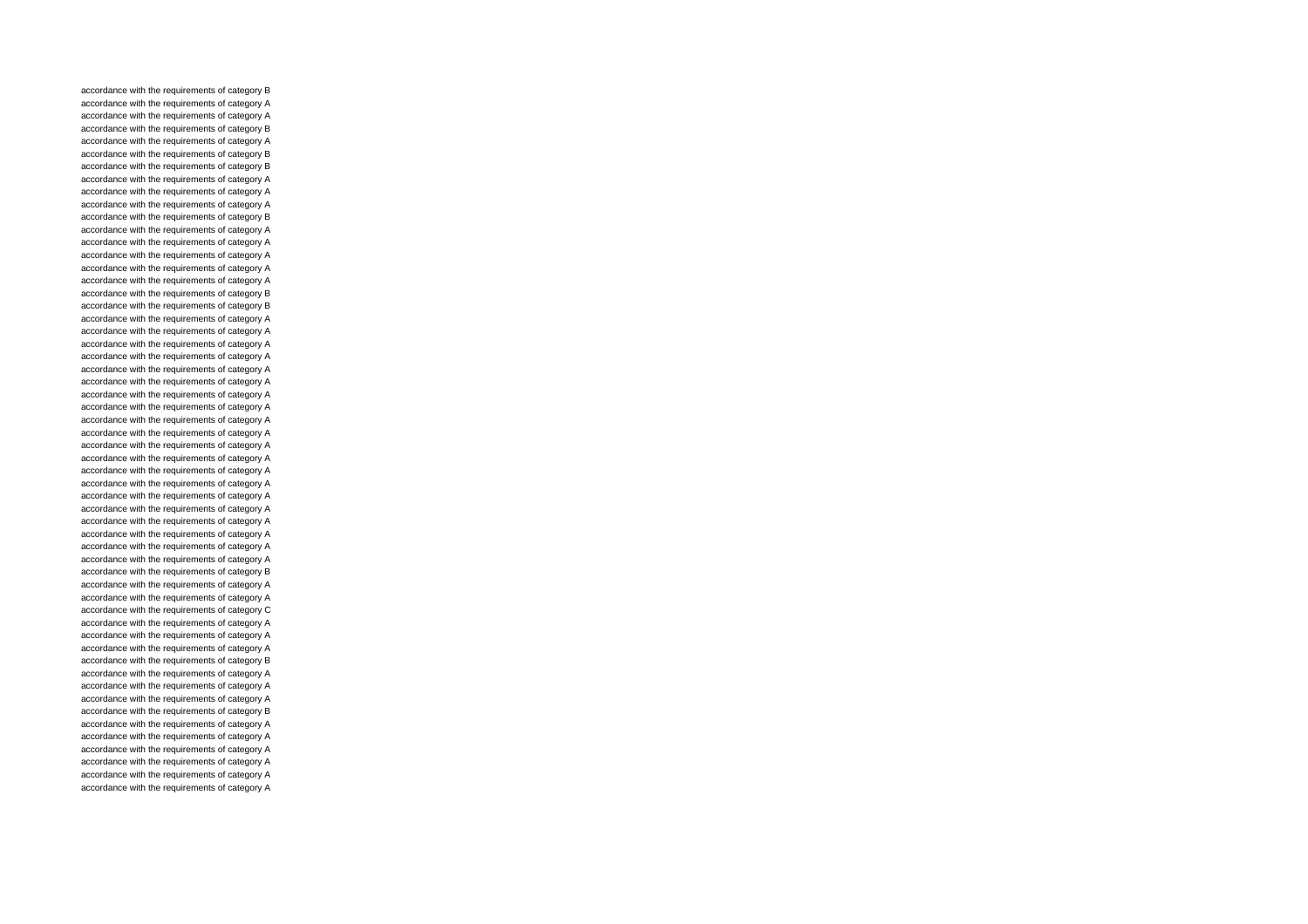accordance with the requirements of category A accordance with the requirements of category A accordance with the requirements of category A accordance with the requirements of category A accordance with the requirements of category A accordance with the requirements of category A accordance with the requirements of category A accordance with the requirements of category C accordance with the requirements of category A accordance with the requirements of category A accordance with the requirements of category A accordance with the requirements of category A accordance with the requirements of category A accordance with the requirements of category A accordance with the requirements of category A accordance with the requirements of category A accordance with the requirements of category A accordance with the requirements of category A accordance with the requirements of category A accordance with the requirements of category A accordance with the requirements of category A accordance with the requirements of category A accordance with the requirements of category A accordance with the requirements of category A accordance with the requirements of category B accordance with the requirements of category A accordance with the requirements of category A accordance with the requirements of category A accordance with the requirements of category A accordance with the requirements of category C accordance with the requirements of category A accordance with the requirements of category A accordance with the requirements of category B accordance with the requirements of category C accordance with the requirements of category B accordance with the requirements of category B accordance with the requirements of category B accordance with the requirements of category A accordance with the requirements of category A accordance with the requirements of category A accordance with the requirements of category A accordance with the requirements of category A accordance with the requirements of category A accordance with the requirements of category A accordance with the requirements of category A accordance with the requirements of category A accordance with the requirements of category A accordance with the requirements of category A accordance with the requirements of category A accordance with the requirements of category A accordance with the requirements of category A accordance with the requirements of category A accordance with the requirements of category A accordance with the requirements of category A accordance with the requirements of category B accordance with the requirements of category A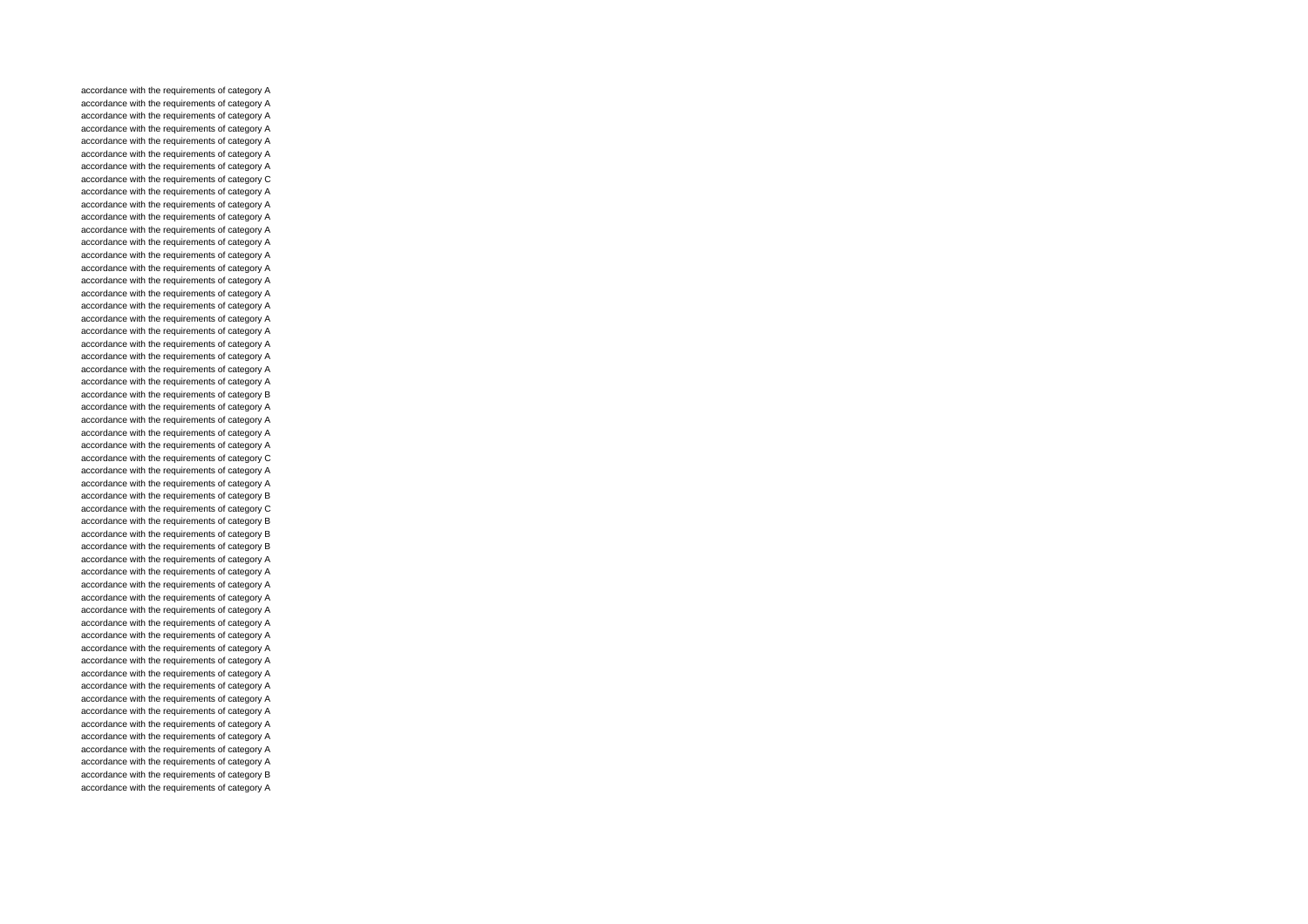accordance with the requirements of category A accordance with the requirements of category A accordance with the requirements of category A accordance with the requirements of category A accordance with the requirements of category A accordance with the requirements of category A accordance with the requirements of category A accordance with the requirements of category B accordance with the requirements of category A accordance with the requirements of category A accordance with the requirements of category B accordance with the requirements of category A accordance with the requirements of category A accordance with the requirements of category A accordance with the requirements of category A accordance with the requirements of category A accordance with the requirements of category A accordance with the requirements of category A accordance with the requirements of category A accordance with the requirements of category A accordance with the requirements of category B accordance with the requirements of category A accordance with the requirements of category A accordance with the requirements of category A accordance with the requirements of category A accordance with the requirements of category A accordance with the requirements of category C accordance with the requirements of category A accordance with the requirements of category B accordance with the requirements of category B accordance with the requirements of category A accordance with the requirements of category A accordance with the requirements of category B accordance with the requirements of category C accordance with the requirements of category A accordance with the requirements of category A accordance with the requirements of category A accordance with the requirements of category A accordance with the requirements of category A accordance with the requirements of category B accordance with the requirements of category A accordance with the requirements of category A accordance with the requirements of category A accordance with the requirements of category C accordance with the requirements of category A accordance with the requirements of category A accordance with the requirements of category A accordance with the requirements of category A accordance with the requirements of category A accordance with the requirements of category A accordance with the requirements of category A accordance with the requirements of category A accordance with the requirements of category A accordance with the requirements of category B accordance with the requirements of category A accordance with the requirements of category C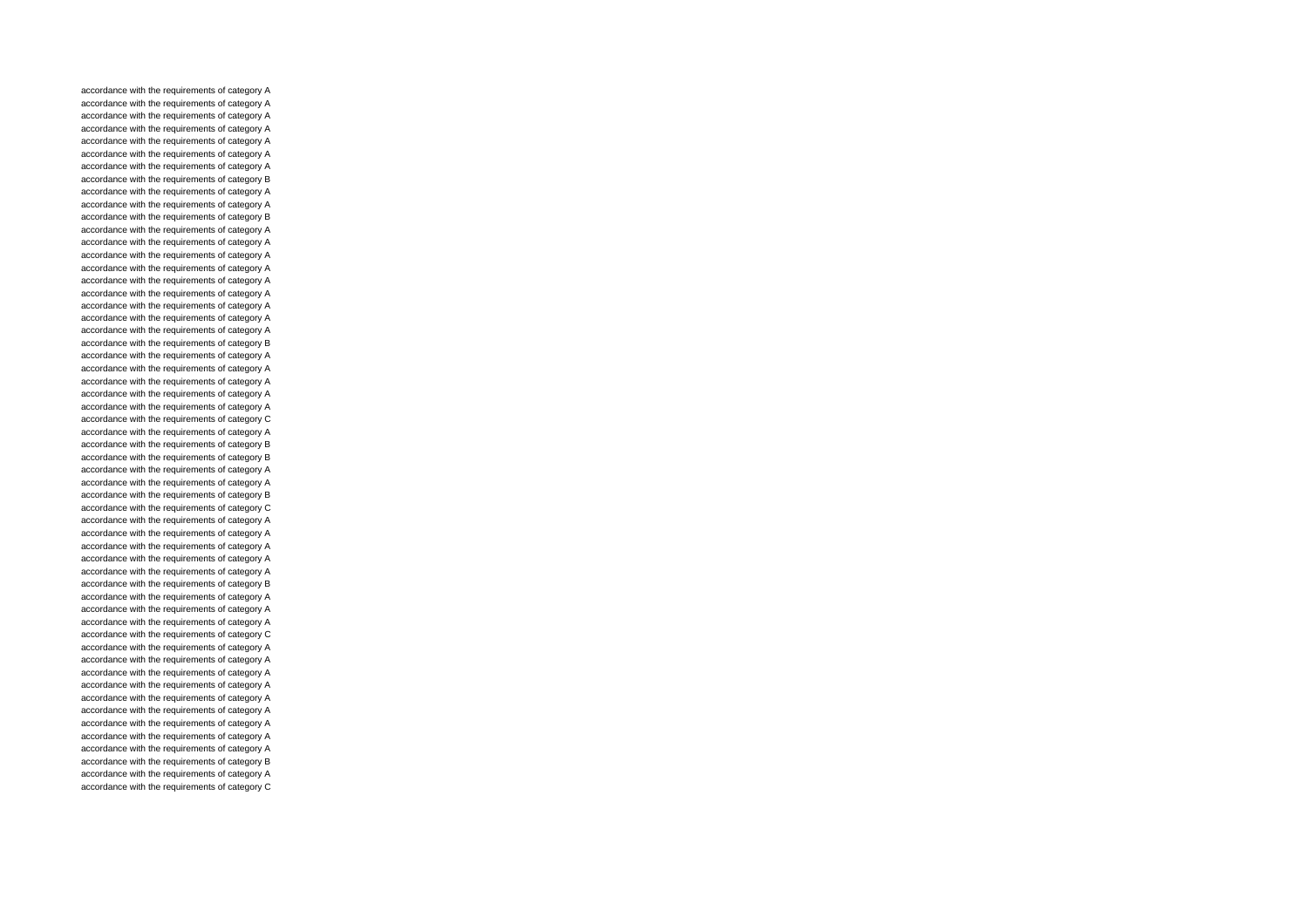accordance with the requirements of category A accordance with the requirements of category A accordance with the requirements of category A accordance with the requirements of category A accordance with the requirements of category A accordance with the requirements of category A accordance with the requirements of category A accordance with the requirements of category C accordance with the requirements of category A accordance with the requirements of category C accordance with the requirements of category C accordance with the requirements of category A accordance with the requirements of category A accordance with the requirements of category A accordance with the requirements of category A accordance with the requirements of category C accordance with the requirements of category A accordance with the requirements of category A accordance with the requirements of category A accordance with the requirements of category A accordance with the requirements of category B accordance with the requirements of category A accordance with the requirements of category A accordance with the requirements of category C accordance with the requirements of category B accordance with the requirements of category A accordance with the requirements of category A accordance with the requirements of category A accordance with the requirements of category A accordance with the requirements of category B accordance with the requirements of category A accordance with the requirements of category A accordance with the requirements of category A accordance with the requirements of category A accordance with the requirements of category A accordance with the requirements of category A accordance with the requirements of category B accordance with the requirements of category A accordance with the requirements of category A accordance with the requirements of category B accordance with the requirements of category A accordance with the requirements of category A accordance with the requirements of category C accordance with the requirements of category A accordance with the requirements of category A accordance with the requirements of category C accordance with the requirements of category B accordance with the requirements of category A accordance with the requirements of category B accordance with the requirements of category A accordance with the requirements of category B accordance with the requirements of category A accordance with the requirements of category C accordance with the requirements of category A accordance with the requirements of category A accordance with the requirements of category A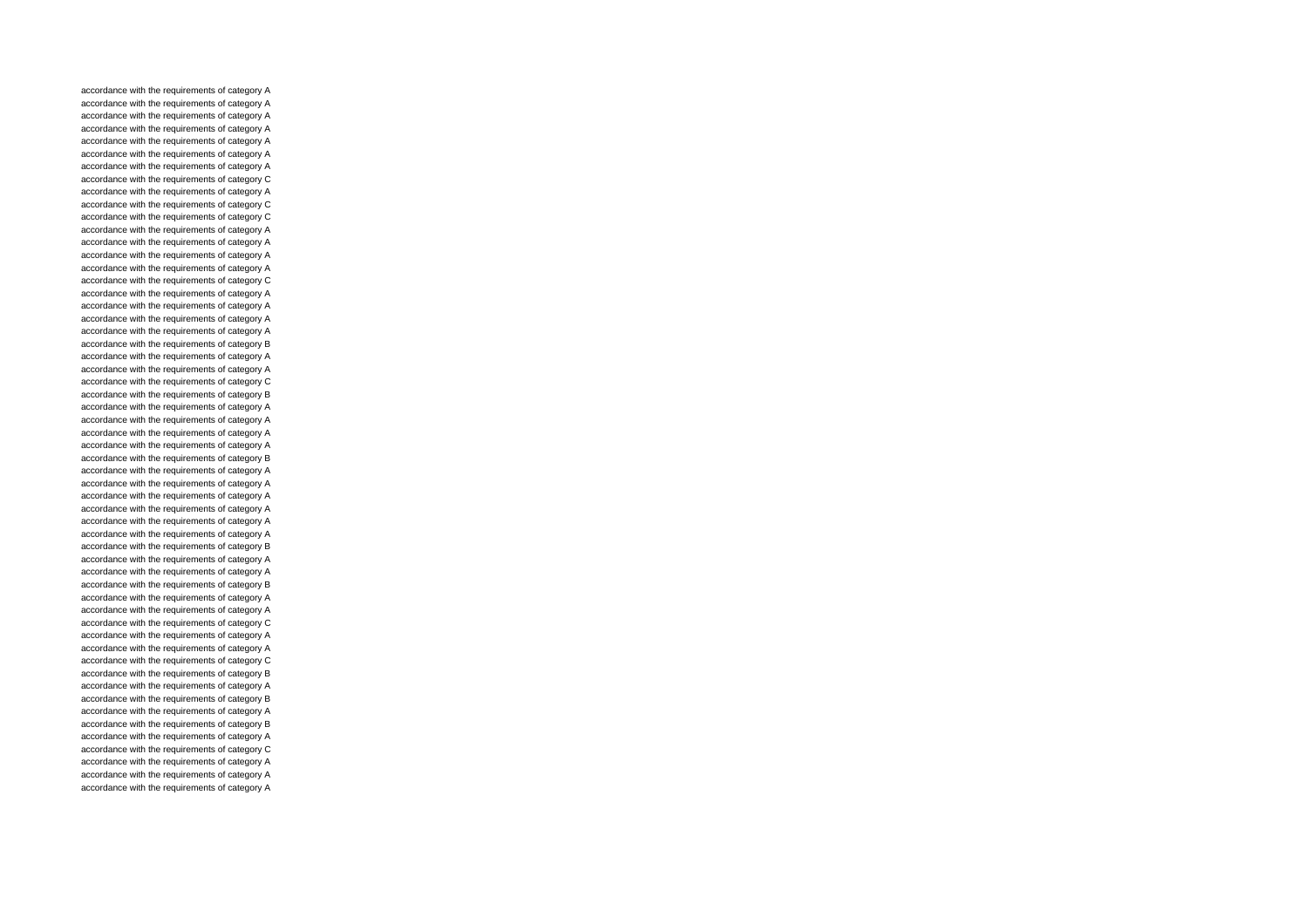accordance with the requirements of category A accordance with the requirements of category B accordance with the requirements of category A accordance with the requirements of category A accordance with the requirements of category B accordance with the requirements of category A accordance with the requirements of category A accordance with the requirements of category A accordance with the requirements of category A accordance with the requirements of category A accordance with the requirements of category A accordance with the requirements of category A accordance with the requirements of category A accordance with the requirements of category A accordance with the requirements of category C accordance with the requirements of category A accordance with the requirements of category A accordance with the requirements of category B accordance with the requirements of category A accordance with the requirements of category A accordance with the requirements of category B accordance with the requirements of category A accordance with the requirements of category A accordance with the requirements of category B accordance with the requirements of category A accordance with the requirements of category A accordance with the requirements of category C accordance with the requirements of category A accordance with the requirements of category A accordance with the requirements of category A accordance with the requirements of category B accordance with the requirements of category A accordance with the requirements of category A accordance with the requirements of category A accordance with the requirements of category A accordance with the requirements of category A accordance with the requirements of category A accordance with the requirements of category A accordance with the requirements of category A accordance with the requirements of category A accordance with the requirements of category A accordance with the requirements of category A accordance with the requirements of category A accordance with the requirements of category A accordance with the requirements of category A accordance with the requirements of category A accordance with the requirements of category B accordance with the requirements of category A accordance with the requirements of category C accordance with the requirements of category A accordance with the requirements of category A accordance with the requirements of category A accordance with the requirements of category A accordance with the requirements of category A accordance with the requirements of category A accordance with the requirements of category A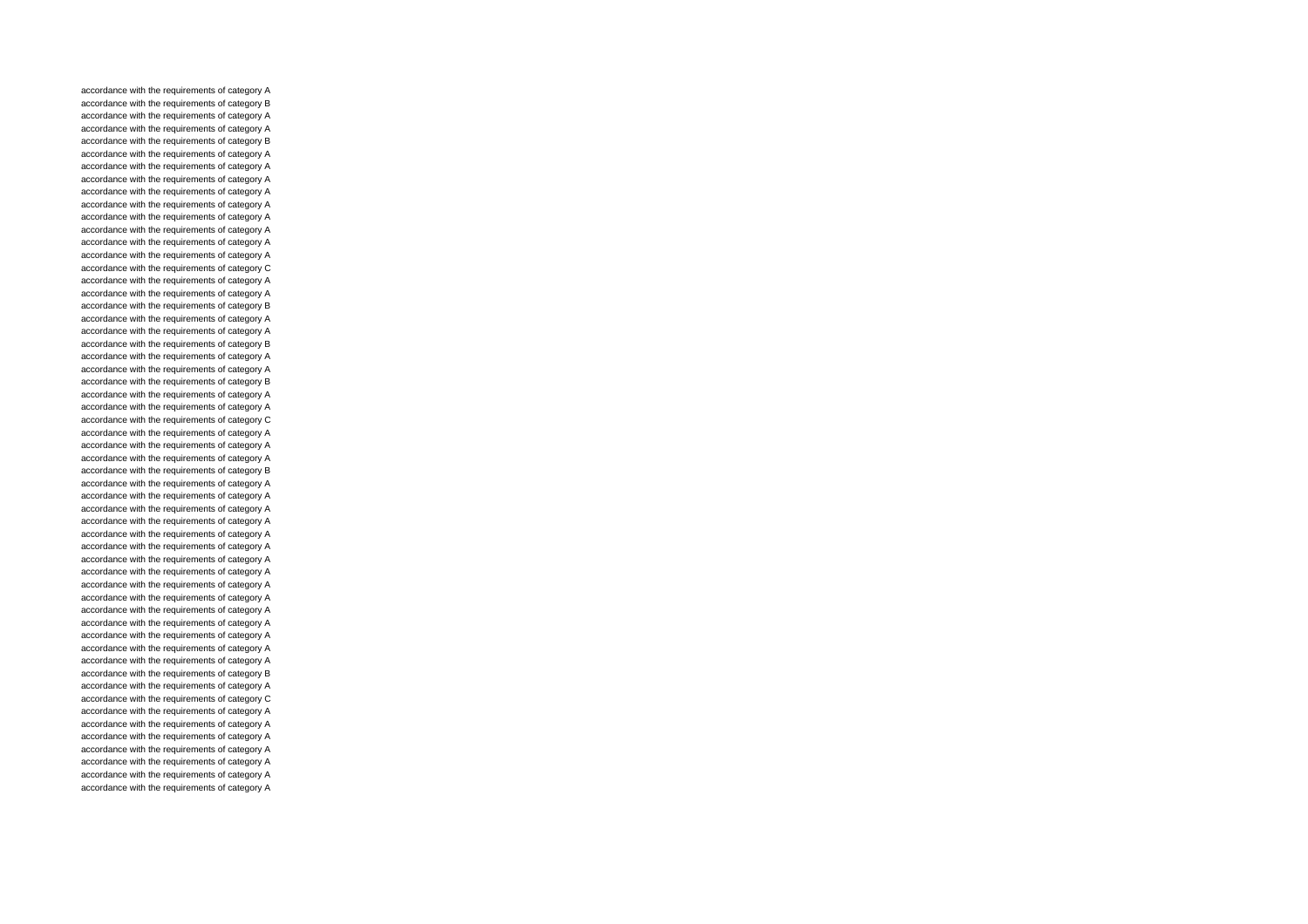accordance with the requirements of category A accordance with the requirements of category A accordance with the requirements of category C accordance with the requirements of category A accordance with the requirements of category A accordance with the requirements of category A accordance with the requirements of category A accordance with the requirements of category B accordance with the requirements of category A accordance with the requirements of category A accordance with the requirements of category A accordance with the requirements of category A accordance with the requirements of category A accordance with the requirements of category A accordance with the requirements of category A accordance with the requirements of category A accordance with the requirements of category A accordance with the requirements of category A accordance with the requirements of category A accordance with the requirements of category A accordance with the requirements of category A accordance with the requirements of category B accordance with the requirements of category B accordance with the requirements of category A accordance with the requirements of category A accordance with the requirements of category B accordance with the requirements of category A accordance with the requirements of category C accordance with the requirements of category A accordance with the requirements of category C accordance with the requirements of category A accordance with the requirements of category B accordance with the requirements of category A accordance with the requirements of category A accordance with the requirements of category A accordance with the requirements of category A accordance with the requirements of category B accordance with the requirements of category A accordance with the requirements of category A accordance with the requirements of category C accordance with the requirements of category A accordance with the requirements of category A accordance with the requirements of category A accordance with the requirements of category A accordance with the requirements of category A accordance with the requirements of category B accordance with the requirements of category A accordance with the requirements of category A accordance with the requirements of category A accordance with the requirements of category C accordance with the requirements of category B accordance with the requirements of category B accordance with the requirements of category B accordance with the requirements of category A accordance with the requirements of category A accordance with the requirements of category A